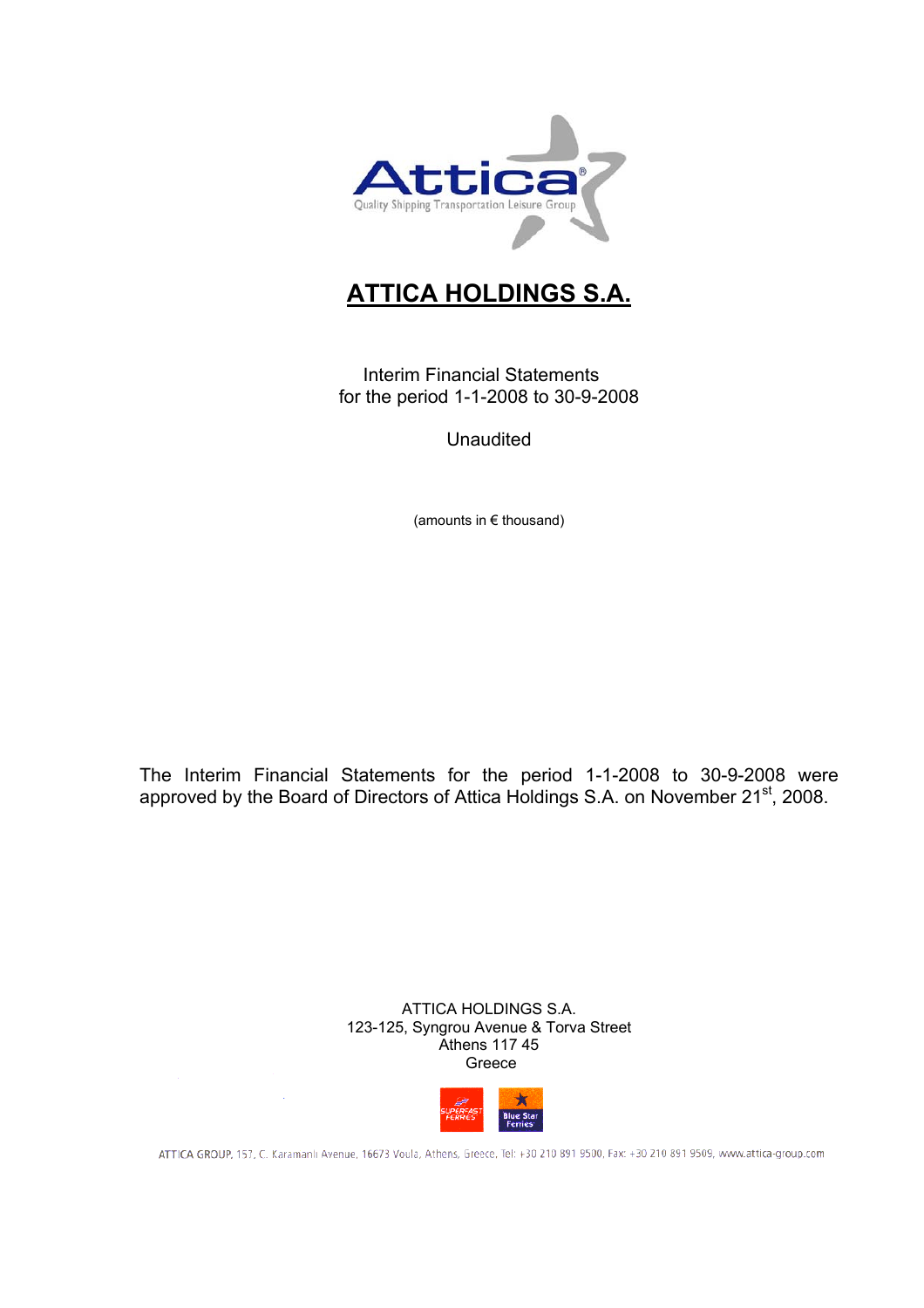

|        | <b>CONTENTS</b>                                                                                                                                                                                                                                                                                                                                                                                                                                                                                         | Page                                                                                               |
|--------|---------------------------------------------------------------------------------------------------------------------------------------------------------------------------------------------------------------------------------------------------------------------------------------------------------------------------------------------------------------------------------------------------------------------------------------------------------------------------------------------------------|----------------------------------------------------------------------------------------------------|
|        | Income Statement of the Group and the Company<br>Balance Sheet as at 30 <sup>th</sup> of September 2008 and at December 31, 2007<br>Statement of Changes in Equity of the Group (period 1-1 to 30-09-2008)<br>Statement of Changes in Equity of the Company (period 1-1 to 30-09-2008)<br>Statement of Changes in Equity of the Group (period 1-1 to 30-09-2007)<br>Statement of Changes in Equity of the Company (period 1-1 to 30-09-2007)<br>Cash Flow Statement (period 1-1 to 30-09 2008 and 2007) | $\mathbf{2}$<br>$\overline{3}$<br>4<br>5<br>$6\phantom{a}$<br>$\overline{\mathbf{7}}$<br>${\bf 8}$ |
|        | <b>Notes to the Financial Statements</b>                                                                                                                                                                                                                                                                                                                                                                                                                                                                | $\boldsymbol{9}$                                                                                   |
| 1.     | <b>General Information</b>                                                                                                                                                                                                                                                                                                                                                                                                                                                                              | 9                                                                                                  |
| 2.     | <b>Significant Group accounting policies</b>                                                                                                                                                                                                                                                                                                                                                                                                                                                            | $9 - 10$                                                                                           |
| 2.1.   | Major accounting judgements and main sources                                                                                                                                                                                                                                                                                                                                                                                                                                                            |                                                                                                    |
|        | of uncertainty for accounting estimations                                                                                                                                                                                                                                                                                                                                                                                                                                                               | $10 - 11$                                                                                          |
| 3.     | <b>Consolidation</b>                                                                                                                                                                                                                                                                                                                                                                                                                                                                                    | $11 - 12$                                                                                          |
| 4.     | <b>Related party disclosures</b>                                                                                                                                                                                                                                                                                                                                                                                                                                                                        | $12 \,$                                                                                            |
| 4.1.   | Intercompany transactions between Attica Holdings S.A.                                                                                                                                                                                                                                                                                                                                                                                                                                                  |                                                                                                    |
|        | and the companies of Attica Group                                                                                                                                                                                                                                                                                                                                                                                                                                                                       | $12 - 13$                                                                                          |
| 4.1.1. | Intercompany transactions between Attica Holdings S.A.                                                                                                                                                                                                                                                                                                                                                                                                                                                  |                                                                                                    |
|        | and the companies of MARFIN INVESTMENT Group                                                                                                                                                                                                                                                                                                                                                                                                                                                            | 13                                                                                                 |
| 4.1.2. | Intercompany transactions between Attica Holdings S.A.                                                                                                                                                                                                                                                                                                                                                                                                                                                  |                                                                                                    |
|        | and MARFIN POPULAR BANK                                                                                                                                                                                                                                                                                                                                                                                                                                                                                 | 13                                                                                                 |
| 4.2.   | Guarantees                                                                                                                                                                                                                                                                                                                                                                                                                                                                                              | 13 <sup>2</sup>                                                                                    |
| 4.3.   | Board of Directors and Executive Directors' Fees                                                                                                                                                                                                                                                                                                                                                                                                                                                        | 13                                                                                                 |
| 5.     | <b>General information for the Financial Statements</b>                                                                                                                                                                                                                                                                                                                                                                                                                                                 |                                                                                                    |
|        | (period 1-1 to 30-09-2008)                                                                                                                                                                                                                                                                                                                                                                                                                                                                              | 14                                                                                                 |
| 5.1.   | Revenue Analysis and Geographical Segment Report                                                                                                                                                                                                                                                                                                                                                                                                                                                        | $14 - 16$                                                                                          |
| 5.2.   | Cost of sales                                                                                                                                                                                                                                                                                                                                                                                                                                                                                           | 16                                                                                                 |
| 5.3.   | Profit/(loss) from sale of tangible assets                                                                                                                                                                                                                                                                                                                                                                                                                                                              | 17                                                                                                 |
| 5.4.   | Tangible assets                                                                                                                                                                                                                                                                                                                                                                                                                                                                                         | 17                                                                                                 |
| 5.5.   | Investments in subsidiaries                                                                                                                                                                                                                                                                                                                                                                                                                                                                             | 17                                                                                                 |
| 5.6.   | <b>Derivatives</b>                                                                                                                                                                                                                                                                                                                                                                                                                                                                                      | 17                                                                                                 |
| 5.7.   | Cash and cash equivalents                                                                                                                                                                                                                                                                                                                                                                                                                                                                               | 17                                                                                                 |
| 5.8.   | Fair value reserves                                                                                                                                                                                                                                                                                                                                                                                                                                                                                     | 17                                                                                                 |
| 5.9.   | Long – term and Short – term liabilities                                                                                                                                                                                                                                                                                                                                                                                                                                                                | 17                                                                                                 |
| 5.10.  | Non – current provisions                                                                                                                                                                                                                                                                                                                                                                                                                                                                                | 18                                                                                                 |
| 5.11.  | Other short – term liabilities                                                                                                                                                                                                                                                                                                                                                                                                                                                                          | 18                                                                                                 |
| 6.     | <b>Other information</b>                                                                                                                                                                                                                                                                                                                                                                                                                                                                                | 18                                                                                                 |
| 6.1.   | Unaudited fiscal years                                                                                                                                                                                                                                                                                                                                                                                                                                                                                  | 18                                                                                                 |
| 6.2.   | Stock option                                                                                                                                                                                                                                                                                                                                                                                                                                                                                            | 18                                                                                                 |
| 6.3.   | Payments of borrowings                                                                                                                                                                                                                                                                                                                                                                                                                                                                                  | 18                                                                                                 |
| 6.4.   | Payments of finance and operating leases                                                                                                                                                                                                                                                                                                                                                                                                                                                                | $18 - 19$                                                                                          |
| 6.5.   | Provisions                                                                                                                                                                                                                                                                                                                                                                                                                                                                                              | 19                                                                                                 |
| 7.     | Presentation and analysis of reclassified items of                                                                                                                                                                                                                                                                                                                                                                                                                                                      |                                                                                                    |
|        | the period 1-1 to 31-12-2007                                                                                                                                                                                                                                                                                                                                                                                                                                                                            | 19-20                                                                                              |
| 8.     | <b>Significant events</b>                                                                                                                                                                                                                                                                                                                                                                                                                                                                               | 20                                                                                                 |
| 9.     | Events after the balance sheet date                                                                                                                                                                                                                                                                                                                                                                                                                                                                     | 21                                                                                                 |
|        | Figures and Information for the period from January 1 to September 30, 2008                                                                                                                                                                                                                                                                                                                                                                                                                             | 22                                                                                                 |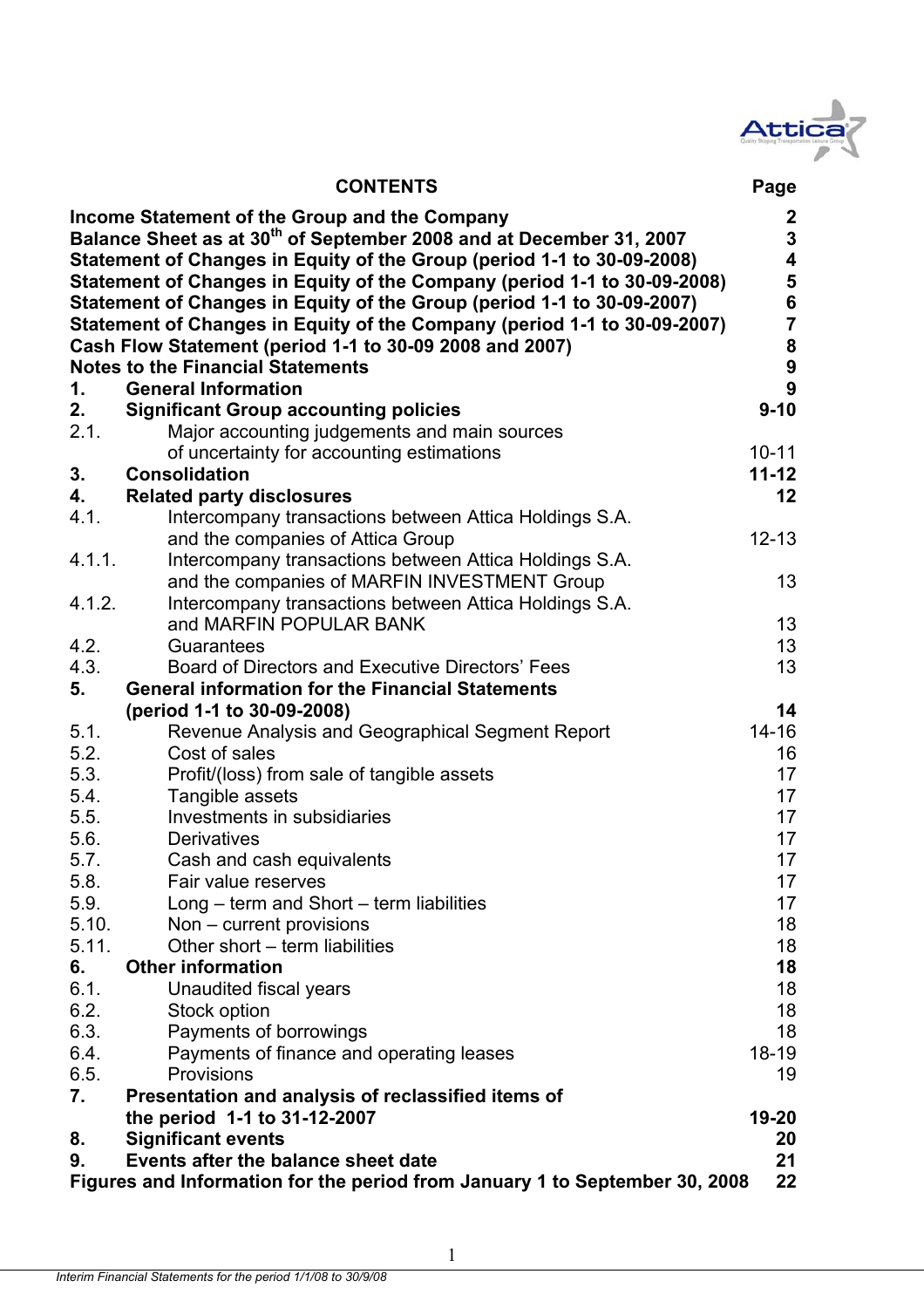#### **INCOME STATEMENT**

For the period ended September 30 2008 & 2007 and for the quarterly period 1/7 - 30/9 2008 & 2007

|                                                         |     | <b>GROUP</b>    |                 |                 |                 | <b>COMPANY</b>  |                 |                 |                 |  |
|---------------------------------------------------------|-----|-----------------|-----------------|-----------------|-----------------|-----------------|-----------------|-----------------|-----------------|--|
|                                                         |     | 1.01-30.09.2008 | 1.01-30.09.2007 | 1.07-30.09.2008 | 1.07-30.09.2007 | 1.01-30.09.2008 | 1.01-30.09.2007 | 1.07-30.09.2008 | 1.07-30.09.2007 |  |
| Sales                                                   | 5.1 | 267.508         | 254.013         | 111.029         | 109.198         |                 |                 |                 |                 |  |
| Cost of sales                                           | 5.2 | $-195.036$      | $-165.298$      | $-73.351$       | $-61.800$       |                 |                 |                 |                 |  |
| <b>Gross profit</b>                                     |     | 72.472          | 88.715          | 37.678          | 47.398          |                 |                 |                 |                 |  |
| Administrative expenses                                 |     | $-19.982$       | $-16.287$       | $-6.742$        | $-4.259$        | $-1.416$        | $-986$          | -472            | $-315$          |  |
| Distribution expenses                                   |     | $-21.765$       | $-23.755$       | $-9.278$        | $-10.635$       |                 |                 |                 |                 |  |
| Other operating income                                  |     | 223             | 842             | 6               | 270             |                 |                 |                 |                 |  |
| Other operating expenses                                |     |                 |                 |                 |                 |                 |                 |                 |                 |  |
| Profit / (loss) before taxes, financing and             |     | 30.948          | 49.515          | 21.664          | 32.774          | $-1.416$        | $-986$          | $-472$          | $-315$          |  |
| investment activities                                   |     |                 |                 |                 |                 |                 |                 |                 |                 |  |
| Other financial results                                 |     | 3.816           | 27.226          | 4.680           | $-620$          | 819             | 31.797          | 1.470           | 4.538           |  |
| Financial expenses                                      |     | $-17.071$       | $-18.150$       | $-5.528$        | $-5.885$        | -9              | $-1.345$        | -4              | $-70$           |  |
| Financial income                                        |     | 4.881           | 4.029           | 1.666           | 1.816           | 2.447           | 1.425           | 916             | 991             |  |
| Income from dividends                                   |     |                 |                 |                 |                 | 15.239          | 29.887          |                 |                 |  |
| Share in net profit (loss) of companies consolidated    |     |                 | 25              |                 |                 |                 | 25              |                 |                 |  |
| with the equity method                                  |     |                 |                 |                 |                 |                 |                 |                 |                 |  |
| Profit/ (loss) from sale of assets                      | 5.3 | 9.649           | 12.368          |                 | $-136$          |                 |                 |                 |                 |  |
| Profit before income tax                                |     | 32.223          | 75.013          | 22.482          | 27.949          | 17.080          | 60.803          | 1.910           | 5.144           |  |
| Income taxes                                            |     | $-169$          | $-279$          | $-49$           | $-162$          |                 | $-20$           |                 |                 |  |
| Profit for the period                                   |     | 32.054          | 74.734          | 22.433          | 27.787          | 17.080          | 60.783          | 1.910           | 5.144           |  |
| Attributable to:                                        |     |                 |                 |                 |                 |                 |                 |                 |                 |  |
| Equity holders of the parent                            |     | 21.565          | 61.712          | 16.056          | 19.658          | 17.080          | 60.783          | 1.910           | 5.144           |  |
| Minority interest                                       |     | 10.489          | 13.022          | 6.377           | 8.129           |                 |                 |                 |                 |  |
| Earnings After Taxes per Share - Basic (in $\epsilon$ ) |     | 0,2070          | 0,5924          | 0,1541          | 0,1887          | 0,1640          | 0,5835          | 0,0183          | 0,0494          |  |

The Notes on pages 9 to 21 are an integral part of these Interim Financial Statements.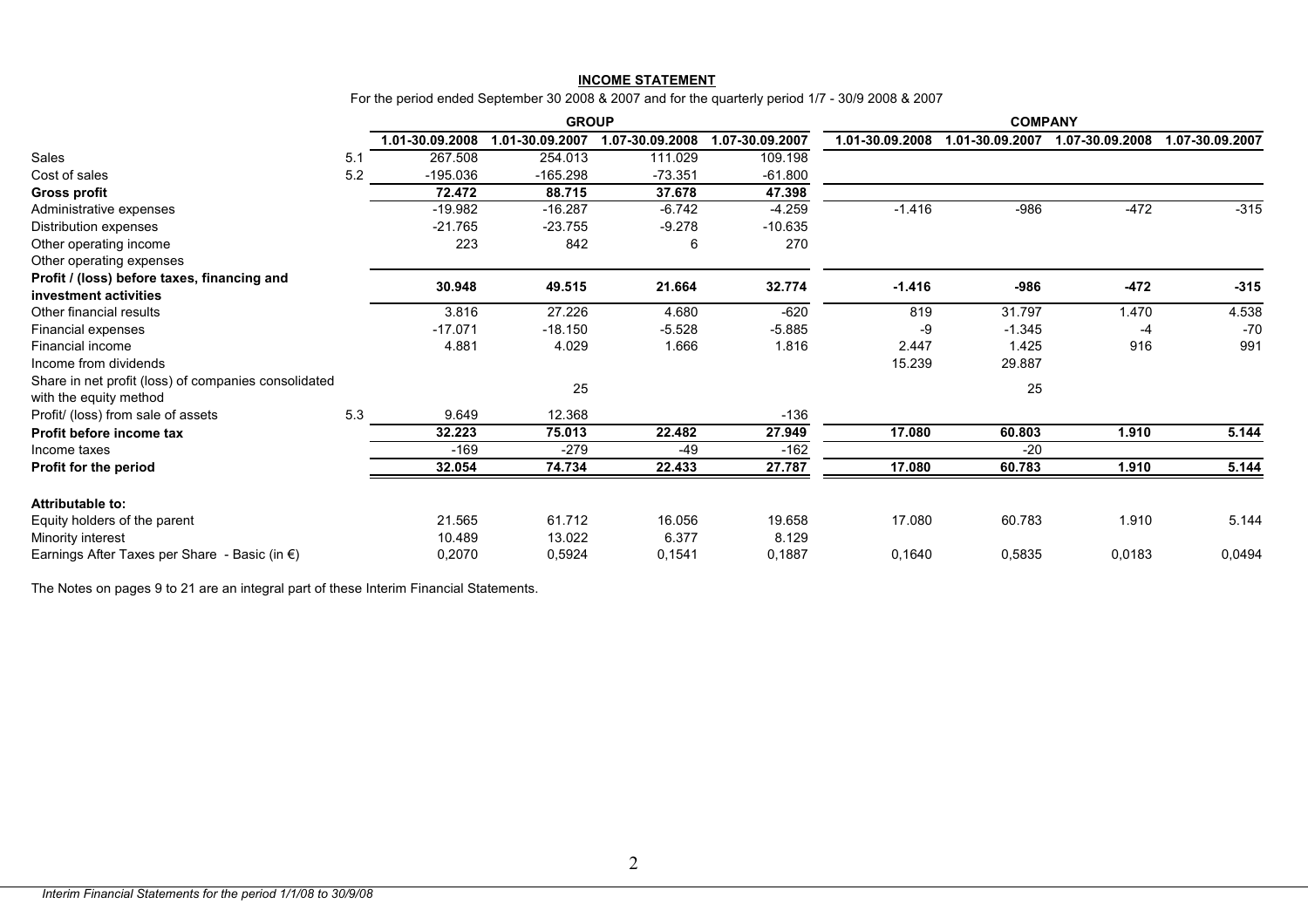

|                                                 |      | As at 30th of September 2008 and at December 31, 2007 |            |                |            |  |
|-------------------------------------------------|------|-------------------------------------------------------|------------|----------------|------------|--|
|                                                 |      | <b>GROUP</b>                                          |            | <b>COMPANY</b> |            |  |
|                                                 |      | 30/09/2008                                            | 31/12/2007 | 30/09/2008     | 31/12/2007 |  |
| <b>ASSETS</b>                                   |      |                                                       |            |                |            |  |
| <b>Non-Current Assets</b>                       |      |                                                       |            |                |            |  |
| Tangible assets                                 | 5.4  | 669.012                                               | 690.455    | 9              | 5          |  |
| Goodwill                                        |      |                                                       |            |                |            |  |
| Intangible assets                               |      | 1.835                                                 | 2.185      | 61             | 69         |  |
| Investments in subsidiaries                     | 5.5  |                                                       |            | 364.605        | 396.091    |  |
| Investments in associates                       |      |                                                       |            |                |            |  |
| Investments in joint ventures                   |      |                                                       |            |                |            |  |
| Investment portfolio                            |      |                                                       |            |                |            |  |
| Derivatives                                     | 5.6  | 1.944                                                 | 3.349      |                |            |  |
| Investment properties                           |      |                                                       |            |                |            |  |
| Other non current assets                        |      | 1.350                                                 | 1.279      | 151            |            |  |
| Deferred tax asset                              |      | 189                                                   | 189        |                |            |  |
| Total                                           |      | 674.330                                               | 697.457    | 364.826        | 396.165    |  |
| <b>Current Assets</b>                           |      |                                                       |            |                |            |  |
| Inventories                                     |      | 4.266                                                 | 4.228      |                |            |  |
| Trade and other receivables                     |      | 71.024                                                | 52.114     |                |            |  |
| Receivables from joint ventures                 |      |                                                       |            |                |            |  |
| Other current assets                            |      | 14.829                                                | 15.264     | 1.375          | 714        |  |
| Trading portfolio and financial assets          |      |                                                       |            |                |            |  |
| measured at fair value through income statement |      |                                                       |            |                |            |  |
| Derivatives                                     |      |                                                       | 560        |                |            |  |
| Cash and cash equivalents                       | 5.7  | 172.089                                               | 171.873    | 49.592         | 76.878     |  |
| Total                                           |      | 262.208                                               | 244.039    | 50.967         | 77.592     |  |
| Assets held for sale                            |      |                                                       | 36.057     |                |            |  |
| <b>Total Assets</b>                             |      | 936.538                                               | 977.553    | 415.793        | 473.757    |  |
| <b>EQUITY AND LIABILITIES</b>                   |      |                                                       |            |                |            |  |
| Equity                                          |      |                                                       |            |                |            |  |
| Share capital                                   |      | 62.504                                                | 62.504     | 62.504         | 62.504     |  |
| Share premium                                   |      | 207.648                                               | 207.648    | 194.340        | 194.340    |  |
| Fair value reserves                             | 5.8  | 1.361                                                 | 2.569      | 57.376         | 123.982    |  |
| Other reserves                                  |      | 85.168                                                | 15.603     | 81.333         | 30.915     |  |
| Retained earnings                               |      | 44.430                                                | 100.794    | 19.673         | 61.345     |  |
| Equity attributable to parent's shareholders    |      | 401.111                                               | 389.118    | 415.226        | 473.086    |  |
| Minority interests                              |      | 122.481                                               | 117.027    |                |            |  |
| <b>Total Equity</b>                             |      | 523.592                                               | 506.145    | 415.226        | 473.086    |  |
| <b>Non-current liabilities</b>                  |      |                                                       |            |                |            |  |
| Deferred tax liability                          |      | 319                                                   | 319        | 267            | 267        |  |
| Accrued pension and retirement obligations      |      | 1.554                                                 | 1.342      | 93             | 76         |  |
| Government grants                               |      |                                                       |            |                |            |  |
| Long-term borrowings                            | 5.9  | 325.266                                               | 359.005    |                |            |  |
| Derivatives                                     |      |                                                       |            |                |            |  |
| <b>Non-Current Provisions</b>                   | 5.10 | 589                                                   | 1.088      |                |            |  |
| Other long-term liabilities                     |      |                                                       |            |                |            |  |
| Total                                           |      | 327.728                                               | 361.754    | 360            | 343        |  |
| <b>Current Liabilities</b>                      |      |                                                       |            |                |            |  |
| Trade and other payables                        |      | 24.038                                                | 26.688     | 1              | 173        |  |
| Tax payable                                     |      | 271                                                   | 548        | 20             | 20         |  |
| Short-term debt                                 | 5.9  | 36.512                                                | 38.337     |                |            |  |
| Derivatives                                     |      |                                                       | 1.928      |                |            |  |
| Payables to Joint Ventures                      |      |                                                       |            |                |            |  |
| Current portion of non-current provisions       |      |                                                       |            |                |            |  |
| Other current liabilities                       | 5.11 | 24.397                                                | 16.692     | 186            | 135        |  |
| Total                                           |      | 85.218                                                | 84.193     | 207            | 328        |  |
| Liabilities related to Assets held for sale     |      |                                                       | 25.461     |                |            |  |
| Total liabilities                               |      | 412.946                                               | 471.408    | 567            | 671        |  |
| <b>Total Equity and Liabilities</b>             |      | 936.538                                               | 977.553    | 415.793        | 473.757    |  |

**BALANCE SHEET**

The Notes on pages 9 to 21 are an integral part of these Interim Financial Statements.

3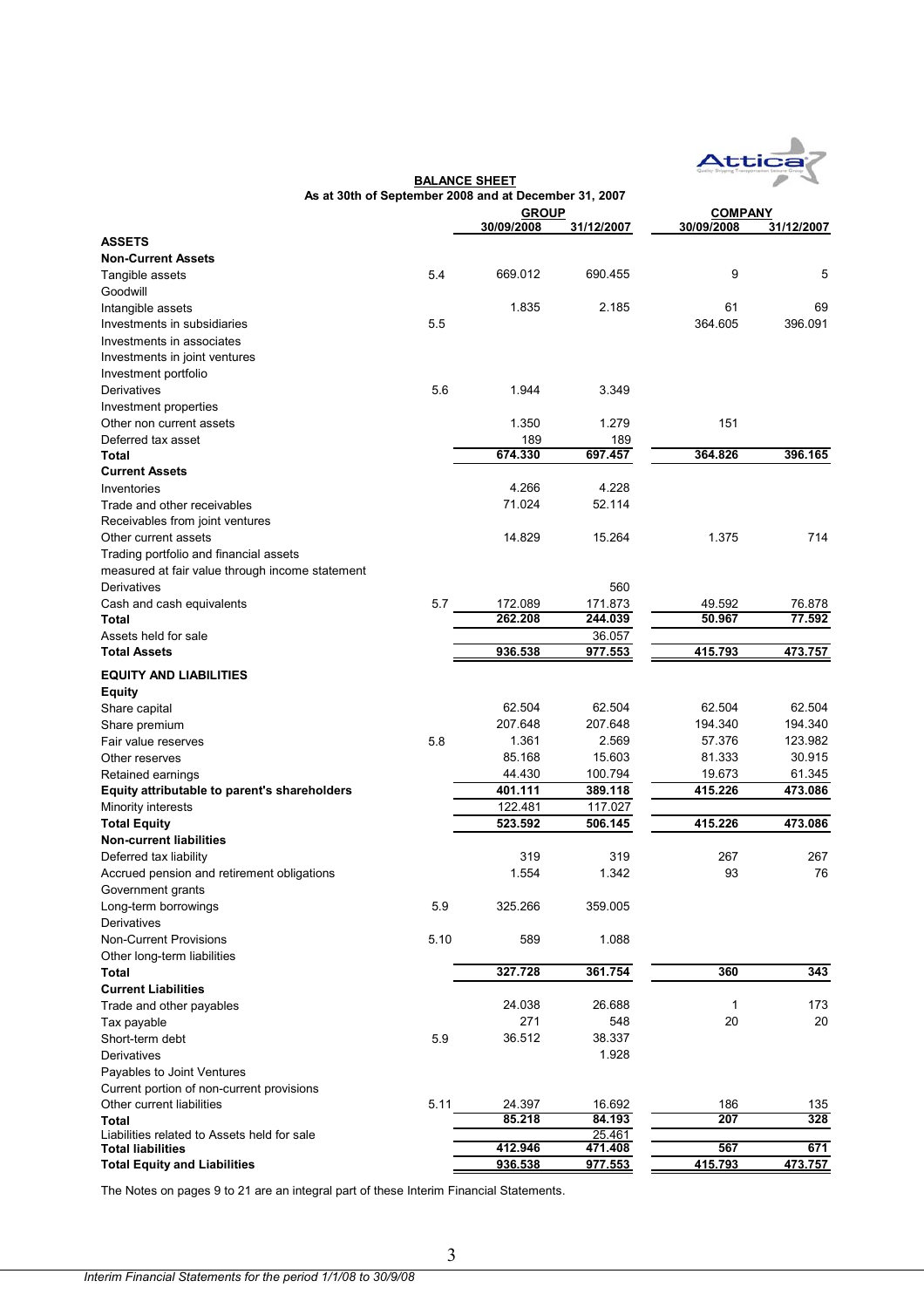

**GROUP**

#### **Statement of Changes in Equity**

For the Period 1/01-30/09/2008

|                                                                    | Number of<br>shares | <b>Share</b><br>capital | <b>Share</b><br>premium | <b>Revaluation of</b><br>financial<br>instruments | Other<br>reserves | <b>Retained</b><br>earnings | <b>Total equity</b><br>attributable to<br>equity holders of<br>the parent | <b>Minority</b><br>interests | <b>Total</b><br><b>Equity</b> |
|--------------------------------------------------------------------|---------------------|-------------------------|-------------------------|---------------------------------------------------|-------------------|-----------------------------|---------------------------------------------------------------------------|------------------------------|-------------------------------|
| <b>Balance at 1/1/2008</b>                                         | 104.173             | 62.504                  | 207.648                 | 2.569                                             | 15.603            | 100.794                     | 389.118                                                                   | 117.027                      | 506.145                       |
| Changes in accounting policies                                     |                     |                         |                         |                                                   |                   |                             |                                                                           |                              |                               |
| <b>Restated balance</b>                                            |                     | 62.504                  | 207.648                 | 2.569                                             | 15.603            | 100.794                     | 389.118                                                                   | 117.027                      | 506.145                       |
| Profit for the period                                              |                     |                         |                         |                                                   |                   | 21.565                      | 21.565                                                                    | 10.489                       | 32.054                        |
| Income recognised directly in equity                               |                     |                         |                         |                                                   |                   |                             |                                                                           |                              |                               |
| Gain on property revaluation                                       |                     |                         |                         |                                                   |                   |                             |                                                                           |                              |                               |
| Available-for-sale investments:                                    |                     |                         |                         |                                                   |                   |                             |                                                                           |                              |                               |
| Valuation gains/(losses) taken to equity                           |                     |                         |                         |                                                   |                   |                             |                                                                           |                              |                               |
| Transferred to profit or loss on sale                              |                     |                         |                         |                                                   |                   |                             |                                                                           |                              |                               |
| Cash flow hedges:                                                  |                     |                         |                         |                                                   |                   |                             |                                                                           |                              |                               |
| Gains/(losses) taken to equity                                     |                     |                         |                         | $-1.208$                                          |                   |                             | $-1.208$                                                                  | $-196$                       | $-1.404$                      |
| Transferred to profit or loss for the period                       |                     |                         |                         |                                                   |                   |                             |                                                                           |                              |                               |
| Transferred to initial carrying amount of hedged items             |                     |                         |                         |                                                   |                   |                             |                                                                           |                              |                               |
| Exchange differences on translating foreign operations             |                     |                         |                         |                                                   | $-30$             |                             | $-30$                                                                     |                              | $-30$                         |
| Tax on items taken directly to or transferred from equity          |                     |                         |                         |                                                   |                   |                             |                                                                           |                              |                               |
| Total recognised income and expense for the period                 |                     |                         |                         | $-1.208$                                          | $-30$             | 21.565                      | 20.327                                                                    | 10.293                       | 30.620                        |
| Stock option plans                                                 |                     |                         |                         |                                                   |                   |                             |                                                                           |                              |                               |
| Issue of share capital (equity offering)                           |                     |                         |                         |                                                   |                   |                             |                                                                           |                              |                               |
| Decrease of share capital                                          |                     |                         |                         |                                                   |                   |                             |                                                                           |                              |                               |
| <b>Dividends</b>                                                   |                     |                         |                         |                                                   |                   | $-8.334$                    | $-8.334$                                                                  | $-4.839$                     | $-13.173$                     |
| Transfer between reserves and retained earnings                    |                     |                         |                         |                                                   | 69.595            | $-69.595$                   |                                                                           |                              |                               |
| Additional equity offering costs                                   |                     |                         |                         |                                                   |                   |                             |                                                                           |                              |                               |
| Purchase of treasury shares                                        |                     |                         |                         |                                                   |                   |                             |                                                                           |                              |                               |
| Sale of treasury shares                                            |                     |                         |                         |                                                   |                   |                             |                                                                           |                              |                               |
| Increase in Minorities due to purchase of interest in subsidiaries |                     |                         |                         |                                                   |                   |                             |                                                                           |                              |                               |
| Decrease in Minorities due to sale of interest in subsidiaries     |                     |                         |                         |                                                   |                   |                             |                                                                           |                              |                               |
| <b>Balance at 30/9/2008</b>                                        |                     | 62.504                  | 207.648                 | 1.361                                             | 85.168            | 44.430                      | 401.111                                                                   | 122.481                      | 523.592                       |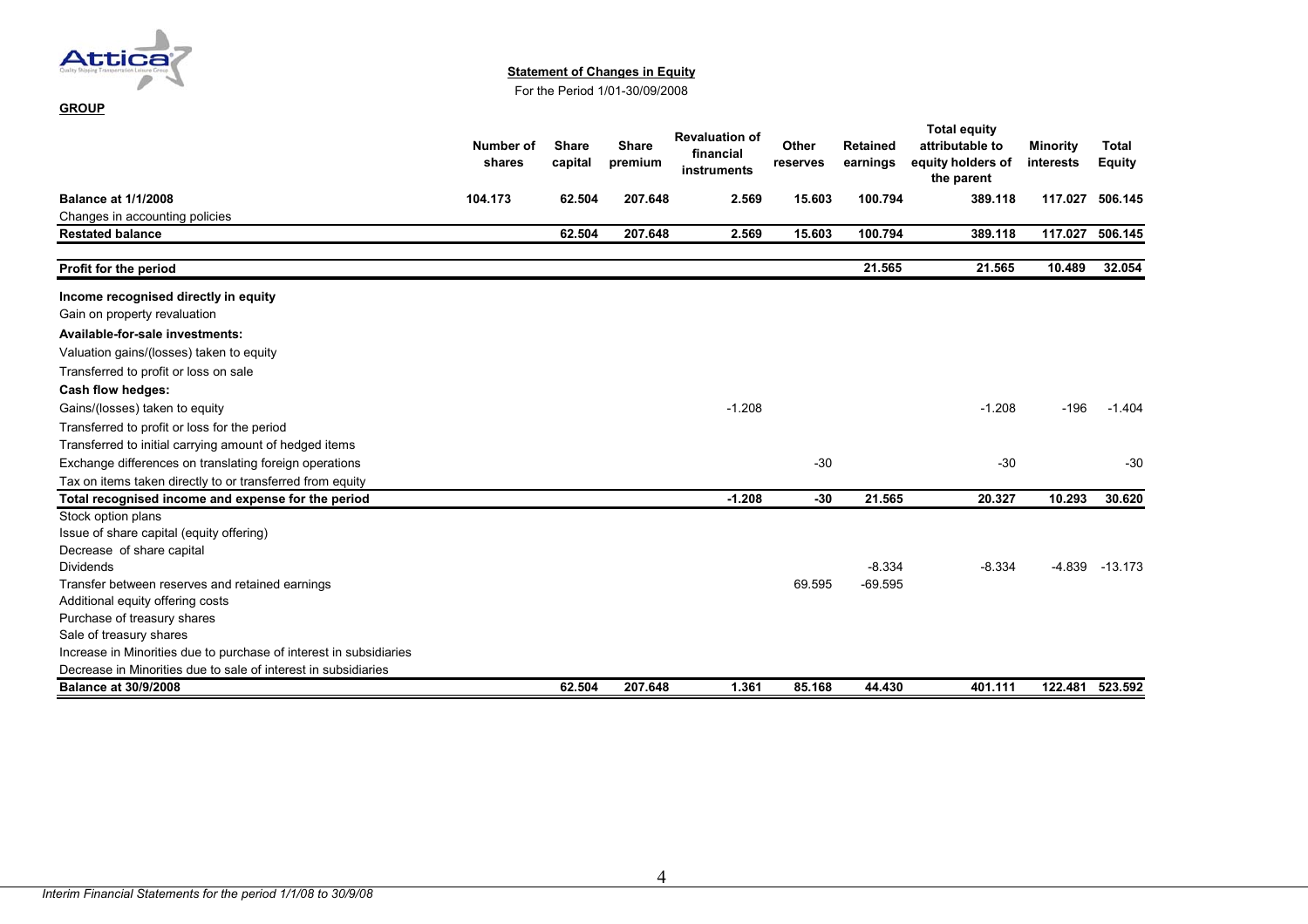

#### **Statement of Changes in Equity**

For the Period 1/01-30/09/2008

|  |  | COMPANY |  |  |
|--|--|---------|--|--|
|  |  |         |  |  |

#### **Number of sharesShare capital Share premium Revaluation of non-current assetsOther reserves Retained earnings Total equity attributable to equity holders of the parent Minority interests Total Equity Balance at 1/1/2008 104.173 62.504 194.340 123.982 30.915 61.345 473.086 473.086**Changes in accounting policies **Restated balance 62.504 194.340 123.982 30.915 61.345 473.086 473.086Profit for the period 17.080 17.080 17.080 Income recognised directly in equity** Gain on property revaluation Reserves from revaluation of investments in subsidiaries at fair value -66.606 -66.606 -66.606 -66.606 -66.606 -66.606 -66.606 -66.606 **Available-for-sale investments:**Valuation gains/(losses) taken to equity Transferred to profit or loss on sale **Cash flow hedges:** Gains/(losses) taken to equity Transferred to profit or loss for the period Transferred to initial carrying amount of hedged items Exchange differences on translating foreign operations Tax on items taken directly to or transferred from equity **Total recognised income and expense for the period -66.606 17.080 -49.526 -49.526** Stock option plans Issue of share capital (equity offering) Decrease of share capital Dividends-8.334 -8.334 -8.334 -8.334 -8.334 -8.334 -8.334 -8.334 -8.334 -8.334 -8.334 -8.334 -8.334 -8.334 -8.334 -8.334 Transfer between reserves and retained earnings 50.418 -50.418 -50.418 -50.418 -50.418 Additional equity offering costs Purchase of treasury shares Sale of treasury shares Increase in Minorities due to purchase of interest in subsidiaries Decrease in Minorities due to sale of interest in subsidiaries**Balance at 30/9/2008 62.504 194.340 57.376 81.333 19.673 415.226 415.226**415.226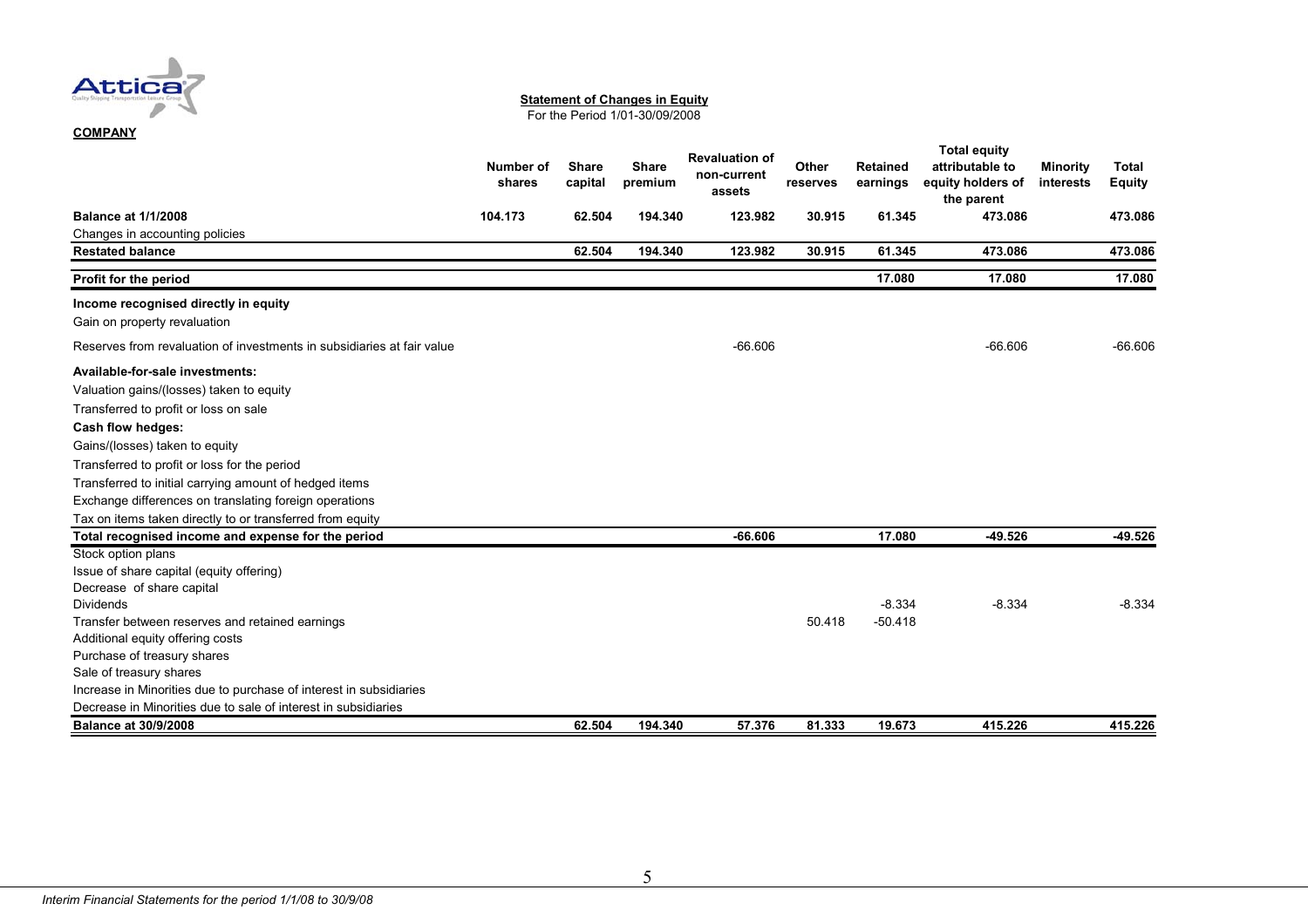

**Statement of Changes in Equity**

For the Period 1/01-30/09/2007

| <b>GROUP</b>                                                       |                     |                         |                         |                                                   |                   |                             |                                                                           |                              |                               |
|--------------------------------------------------------------------|---------------------|-------------------------|-------------------------|---------------------------------------------------|-------------------|-----------------------------|---------------------------------------------------------------------------|------------------------------|-------------------------------|
|                                                                    | Number of<br>shares | <b>Share</b><br>capital | <b>Share</b><br>premium | <b>Revaluation of</b><br>financial<br>instruments | Other<br>reserves | <b>Retained</b><br>earnings | <b>Total equity</b><br>attributable to<br>equity holders of<br>the parent | <b>Minority</b><br>interests | <b>Total</b><br><b>Equity</b> |
| <b>Balance at 1/1/2007</b>                                         | 104.173             | 62.504                  | 207.648                 |                                                   | 51.429            | 22.713                      | 344.294                                                                   | 110.107                      | 454.401                       |
| Changes in accounting policies                                     |                     |                         |                         |                                                   |                   |                             |                                                                           |                              |                               |
| <b>Restated balance</b>                                            |                     | 62.504                  | 207.648                 |                                                   | 51.429            | 22.713                      | 344.294                                                                   | 110.107                      | 454.401                       |
| Profit for the period                                              |                     |                         |                         |                                                   |                   | 61.712                      | 61.712                                                                    | 13.022                       | 74.734                        |
| Income recognised directly in equity                               |                     |                         |                         |                                                   |                   |                             |                                                                           |                              |                               |
| Gain on property revaluation                                       |                     |                         |                         |                                                   |                   |                             |                                                                           |                              |                               |
| Available-for-sale investments:                                    |                     |                         |                         |                                                   |                   |                             |                                                                           |                              |                               |
| Valuation gains/(losses) taken to equity                           |                     |                         |                         |                                                   |                   |                             |                                                                           |                              |                               |
| Transferred to profit or loss on sale                              |                     |                         |                         |                                                   |                   |                             |                                                                           |                              |                               |
| Cash flow hedges:                                                  |                     |                         |                         |                                                   |                   |                             |                                                                           |                              |                               |
| Gains/(losses) taken to equity                                     |                     |                         |                         | 2.496                                             |                   | $-96$                       | 2.400                                                                     | 837                          | 3.237                         |
| Transferred to profit or loss for the period                       |                     |                         |                         |                                                   |                   |                             |                                                                           |                              |                               |
| Transferred to initial carrying amount of hedged items             |                     |                         |                         |                                                   |                   |                             |                                                                           |                              |                               |
| Exchange differences on translating foreign operations             |                     |                         |                         |                                                   |                   | $-20$                       | $-20$                                                                     |                              | $-20$                         |
| Tax on items taken directly to or transferred from equity          |                     |                         |                         |                                                   |                   |                             |                                                                           |                              |                               |
| Total recognised income and expense for the period                 |                     |                         |                         | 2.496                                             |                   | 61.596                      | 64.092                                                                    | 13.859                       | 77.951                        |
| Stock option plans                                                 |                     |                         |                         |                                                   |                   |                             |                                                                           |                              |                               |
| Issue of share capital (equity offering)                           |                     |                         |                         |                                                   |                   |                             |                                                                           |                              |                               |
| Decrease of share capital                                          |                     |                         |                         |                                                   |                   |                             |                                                                           |                              |                               |
| <b>Dividends</b>                                                   |                     |                         |                         |                                                   |                   | $-8.334$                    | $-8.334$                                                                  | -4.839                       | $-13.173$                     |
| Transfer between reserves and retained earnings                    |                     |                         |                         |                                                   | $-31.582$         | 31.582                      |                                                                           |                              |                               |
| Additional equity offering costs                                   |                     |                         |                         |                                                   |                   |                             |                                                                           |                              |                               |
| Purchase of treasury shares                                        |                     |                         |                         |                                                   |                   |                             |                                                                           |                              |                               |
| Sale of treasury shares                                            |                     |                         |                         |                                                   |                   |                             |                                                                           |                              |                               |
| Increase in Minorities due to purchase of interest in subsidiaries |                     |                         |                         |                                                   |                   |                             |                                                                           |                              |                               |
| Decrease in Minorities due to sale of interest in subsidiaries     |                     |                         |                         |                                                   |                   |                             |                                                                           |                              |                               |
| <b>Balance at 30/9/2007</b>                                        |                     | 62.504                  | 207.648                 | 2.496                                             | 19.847            | 107.557                     | 400.052                                                                   |                              | 119.127 519.179               |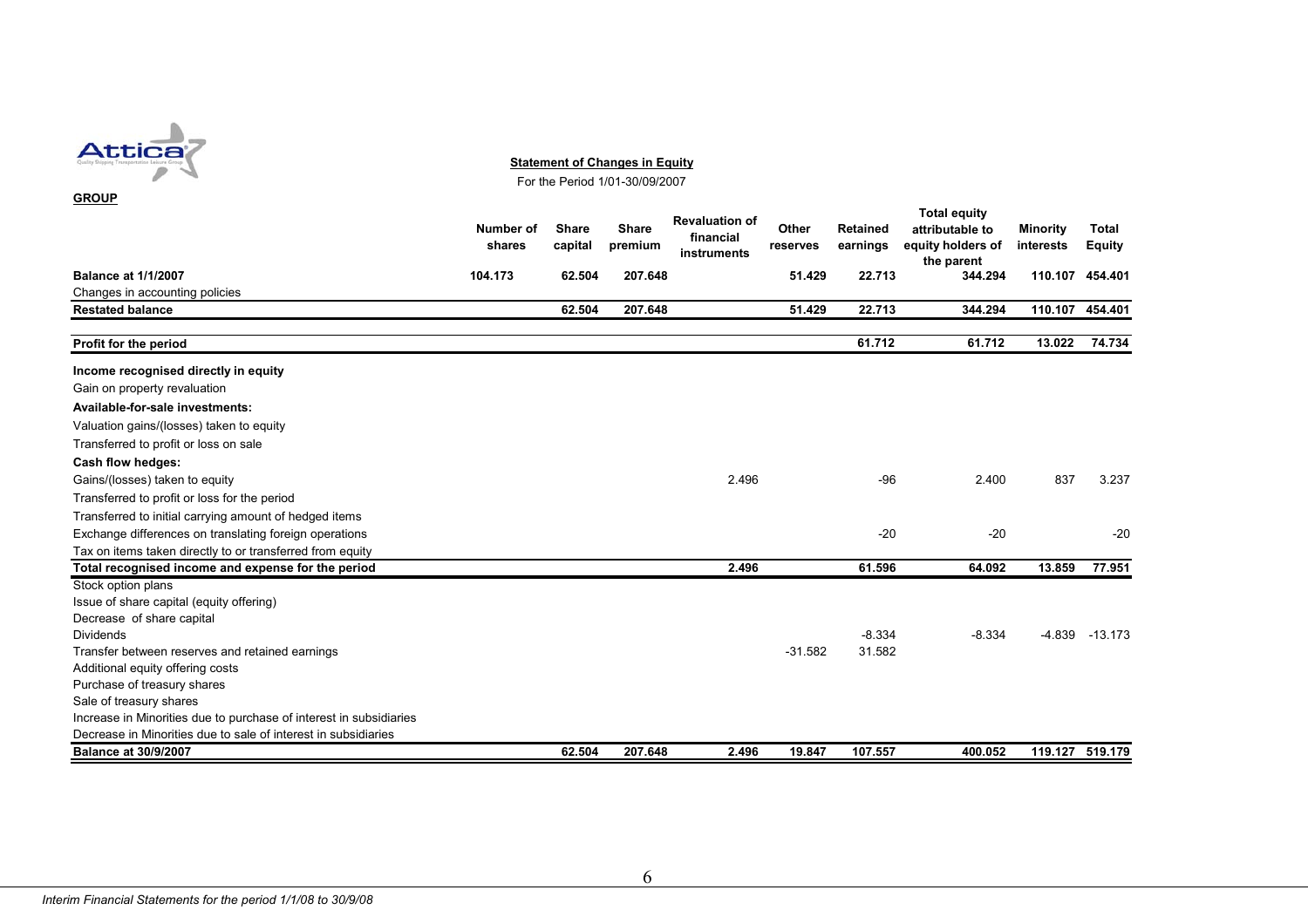

**Statement of Changes in Equity**

For the Period 1/01-30/09/2007

#### **COMPANY**

|                                                                        | <b>Number of</b><br>shares | <b>Share</b><br>capital | <b>Share</b><br>premium | <b>Revaluation of</b><br>non-current<br>assets | Other<br>reserves | <b>Retained</b><br>earnings | <b>Total equity</b><br>attributable to<br>equity holders of<br>the parent | <b>Minority</b><br>interests | <b>Total</b><br><b>Equity</b> |
|------------------------------------------------------------------------|----------------------------|-------------------------|-------------------------|------------------------------------------------|-------------------|-----------------------------|---------------------------------------------------------------------------|------------------------------|-------------------------------|
| <b>Balance at 1/1/2007</b>                                             | 104.173                    | 62.504                  | 194.340                 | $-167.893$                                     | 17.949            | 21.738                      | 128.638                                                                   |                              | 128.638                       |
| Changes in accounting policies                                         |                            |                         |                         | 272.224                                        |                   |                             | 272.224                                                                   |                              | 272.224                       |
| <b>Restated balance</b>                                                |                            | 62.504                  | 194.340                 | 104.331                                        | 17.949            | 21.738                      | 400.862                                                                   |                              | 400.862                       |
| Profit for the period                                                  |                            |                         |                         |                                                |                   | 60.783                      | 60.783                                                                    |                              | 60.783                        |
| Income recognised directly in equity                                   |                            |                         |                         |                                                |                   |                             |                                                                           |                              |                               |
| Gain on property revaluation                                           |                            |                         |                         |                                                |                   |                             |                                                                           |                              |                               |
| Reserves from revaluation of investments in subsidiaries at fair value |                            |                         |                         | 12.110                                         |                   |                             | 12.110                                                                    |                              | 12.110                        |
| Available-for-sale investments:                                        |                            |                         |                         |                                                |                   |                             |                                                                           |                              |                               |
| Valuation gains/(losses) taken to equity                               |                            |                         |                         |                                                |                   |                             |                                                                           |                              |                               |
| Transferred to profit or loss on sale                                  |                            |                         |                         |                                                |                   |                             |                                                                           |                              |                               |
| Cash flow hedges:                                                      |                            |                         |                         |                                                |                   |                             |                                                                           |                              |                               |
| Gains/(losses) taken to equity                                         |                            |                         |                         |                                                | 9.560             |                             | 9.560                                                                     |                              | 9.560                         |
| Transferred to profit or loss for the period                           |                            |                         |                         |                                                |                   |                             |                                                                           |                              |                               |
| Exchange differences on translating foreign operations                 |                            |                         |                         |                                                |                   |                             |                                                                           |                              |                               |
| Tax on items taken directly to or transferred from equity              |                            |                         |                         |                                                |                   |                             |                                                                           |                              |                               |
| Total recognised income and expense for the period                     |                            |                         |                         | 12.110                                         | 9.560             | 60.783                      | 82.453                                                                    |                              | 82.453                        |
| Stock option plans                                                     |                            |                         |                         |                                                |                   |                             |                                                                           |                              |                               |
| Issue of share capital (equity offering)                               |                            |                         |                         |                                                |                   |                             |                                                                           |                              |                               |
| Decrease of share capital                                              |                            |                         |                         |                                                |                   |                             |                                                                           |                              |                               |
| <b>Dividends</b>                                                       |                            |                         |                         |                                                |                   | $-8.334$                    | $-8.334$                                                                  |                              | $-8.334$                      |
| Transfer between reserves and retained earnings                        |                            |                         |                         |                                                | 10.832            | $-10.832$                   |                                                                           |                              |                               |
| Additional equity offering costs                                       |                            |                         |                         |                                                |                   |                             |                                                                           |                              |                               |
| Purchase of treasury shares                                            |                            |                         |                         |                                                |                   |                             |                                                                           |                              |                               |
| Sale of treasury shares                                                |                            |                         |                         |                                                |                   |                             |                                                                           |                              |                               |
| Increase in Minorities due to purchase of interest in subsidiaries     |                            |                         |                         |                                                |                   |                             |                                                                           |                              |                               |
| Decrease in Minorities due to sale of interest in subsidiaries         |                            |                         |                         |                                                |                   |                             |                                                                           |                              |                               |
| <b>Balance at 30/9/2007</b>                                            |                            | 62.504                  | 194.340                 | 116.441                                        | 38.341            | 63.355                      | 474.981                                                                   |                              | 474.981                       |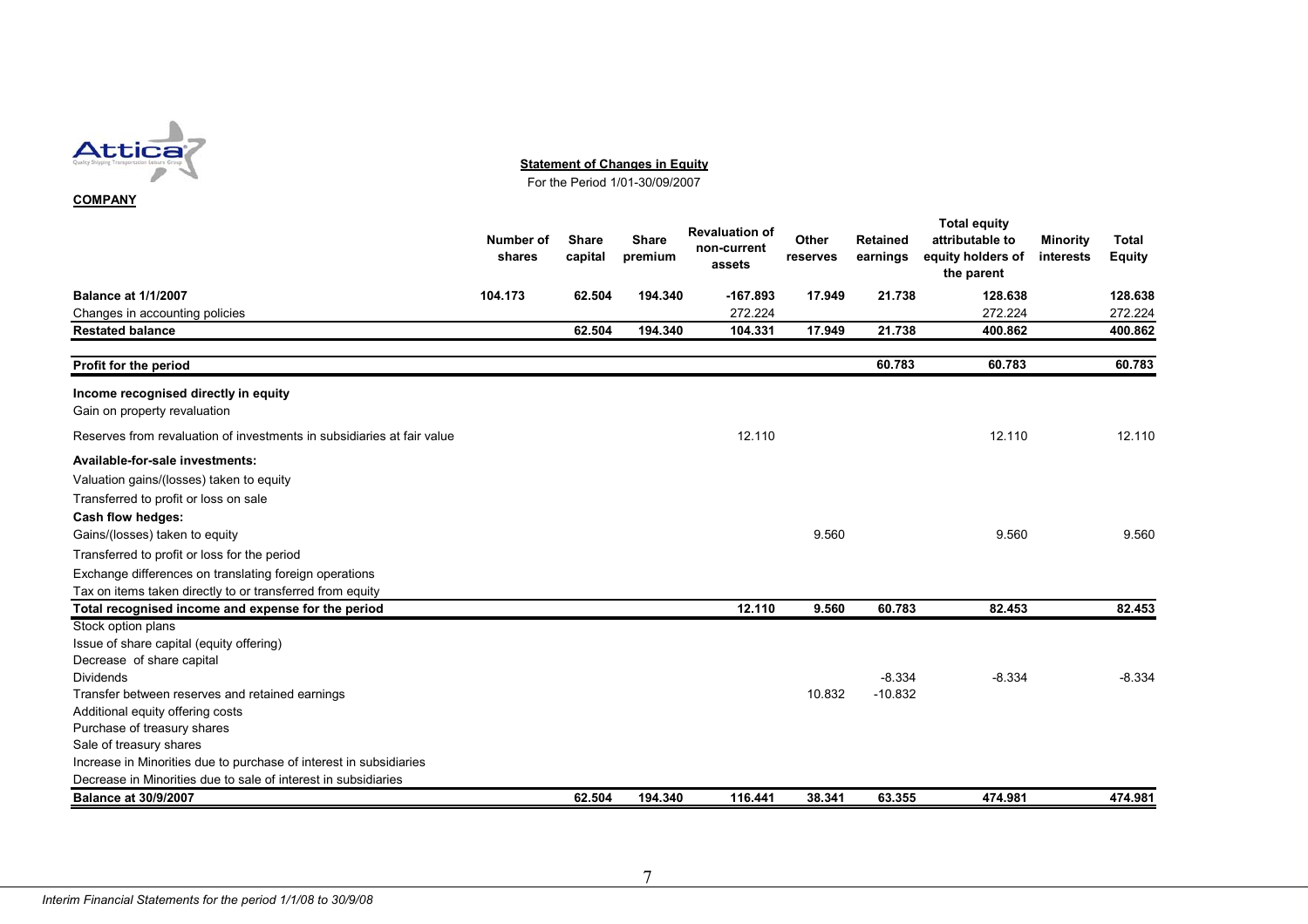

#### **CASH FLOW STATEMENT**

For the period 1/1-30/9 2008 & 2007

|                                                                            |                                                         | <b>GROUP</b> |           | <b>COMPANY</b> |  |
|----------------------------------------------------------------------------|---------------------------------------------------------|--------------|-----------|----------------|--|
|                                                                            | 1/1-30/9/2008 1/1-30/9/2007 1/1-30/9/2008 1/1-30/9/2007 |              |           |                |  |
| <b>Cash flow from Operating Activities</b>                                 |                                                         |              |           |                |  |
| Profit/(Loss) Before Taxes                                                 | 32.223                                                  | 75.013       | 17.080    | 60.803         |  |
| <b>Adjustments for:</b>                                                    |                                                         |              |           |                |  |
| Depreciation & amortization                                                | 19.346                                                  | 20.129       | 10        | 9              |  |
| Deferred tax expense                                                       |                                                         |              |           |                |  |
| Provisions                                                                 | 214                                                     | 2.507        | 17        | 483            |  |
| Foreign exchange differences                                               | $-1.389$                                                | 776          | $-534$    |                |  |
| Net (profit)/Loss from investing activities                                | $-17.182$                                               | $-45.241$    | $-17.971$ | $-63.526$      |  |
| Interest and other financial expenses                                      | 17.042                                                  | 17.691       | 4         | 1.345          |  |
| Plus or minus for Working Capital changes:                                 |                                                         |              |           |                |  |
| Decrease/(increase) in Inventories                                         | $-38$                                                   | $-414$       |           |                |  |
| Decrease/(increase) in Receivables                                         | $-14.458$                                               | $-15.733$    | $-277$    | -45            |  |
| (Decrease)/increase in Payables (excluding banks)                          | 3.898                                                   | 7.373        | 168       | $-566$         |  |
| Less:                                                                      |                                                         |              |           |                |  |
| Interest and other financial expenses paid                                 | $-17.763$                                               | $-15.957$    | -9        | $-1.846$       |  |
| Taxes paid                                                                 | $-106$                                                  | $-342$       |           |                |  |
| Operating cash flows of discontinued operations                            |                                                         |              |           |                |  |
|                                                                            |                                                         |              |           |                |  |
| Total cash inflow/(outflow) from operating activities (a)                  | 21.787                                                  | 45.802       | $-1.512$  | $-3.343$       |  |
| <b>Cash flow from Investing Activities</b>                                 |                                                         |              |           |                |  |
| Acquisition of subsidiaries, associated companies, joint                   |                                                         |              |           |                |  |
| ventures and other investments                                             |                                                         | $-30.338$    | $-35.060$ | $-39.338$      |  |
|                                                                            | $-4.321$                                                | $-6.984$     |           |                |  |
| Purchase of tangible and intangible assets                                 | 52.475                                                  | 207.073      | -66       | -4             |  |
| Proceeds from sale of tangible and intangible assets<br>Derivtives' result |                                                         |              |           | 112.022        |  |
|                                                                            | 4.881                                                   | 4.013        | 2.447     | 1.410          |  |
| Interest received                                                          |                                                         |              |           |                |  |
| Dividends received                                                         |                                                         | 23           | 15.239    | 34.522         |  |
| Investing cash flows of discontinued operations                            |                                                         |              |           |                |  |
| Total cash inflow/(outflow) from investing activities (b)                  | 53.035                                                  | 173.787      | $-17.440$ | 108.612        |  |
| <b>Cash flow from Financing Activities</b>                                 |                                                         |              |           |                |  |
| Proceeds from issue of Share Capital                                       |                                                         |              |           |                |  |
| Proceeds from Borrowings                                                   |                                                         |              |           |                |  |
| Payments of Borrowings                                                     | $-61.242$                                               | -126.036     |           | $-34.931$      |  |
| Payments of finance lease liabilities                                      | $-191$                                                  | $-409$       |           |                |  |
| Dividends paid                                                             | $-13.173$                                               | $-13.173$    | $-8.334$  | $-8.334$       |  |
| Equity return to shareholders                                              |                                                         |              |           |                |  |
| Financing cash flows of discontinued operations                            |                                                         |              |           |                |  |
| Total cash inflow/(outflow) from financing activities (c)                  | $-74.606$                                               |              | $-8.334$  | $-43.265$      |  |
| Net increase/(decrease) in cash and cash equivalents                       |                                                         | $-139.618$   |           |                |  |
| $(a)+(b)+(c)$                                                              | 216                                                     | 79.971       | $-27.286$ | 62.004         |  |
| Cash and cash equivalents at beginning of period                           | 171.873                                                 | 105.449      | 76.878    | 13.888         |  |
| Cash and cash equivalents at end of period                                 | 172.089                                                 | 185.420      | 49.592    | <u>75.892</u>  |  |
|                                                                            |                                                         |              |           |                |  |

The method used for the preparation of the above Cash Flow Statement is the Indirect Method. The Notes on pages 9 to 21 are an integral part of these Interim Financial Statements.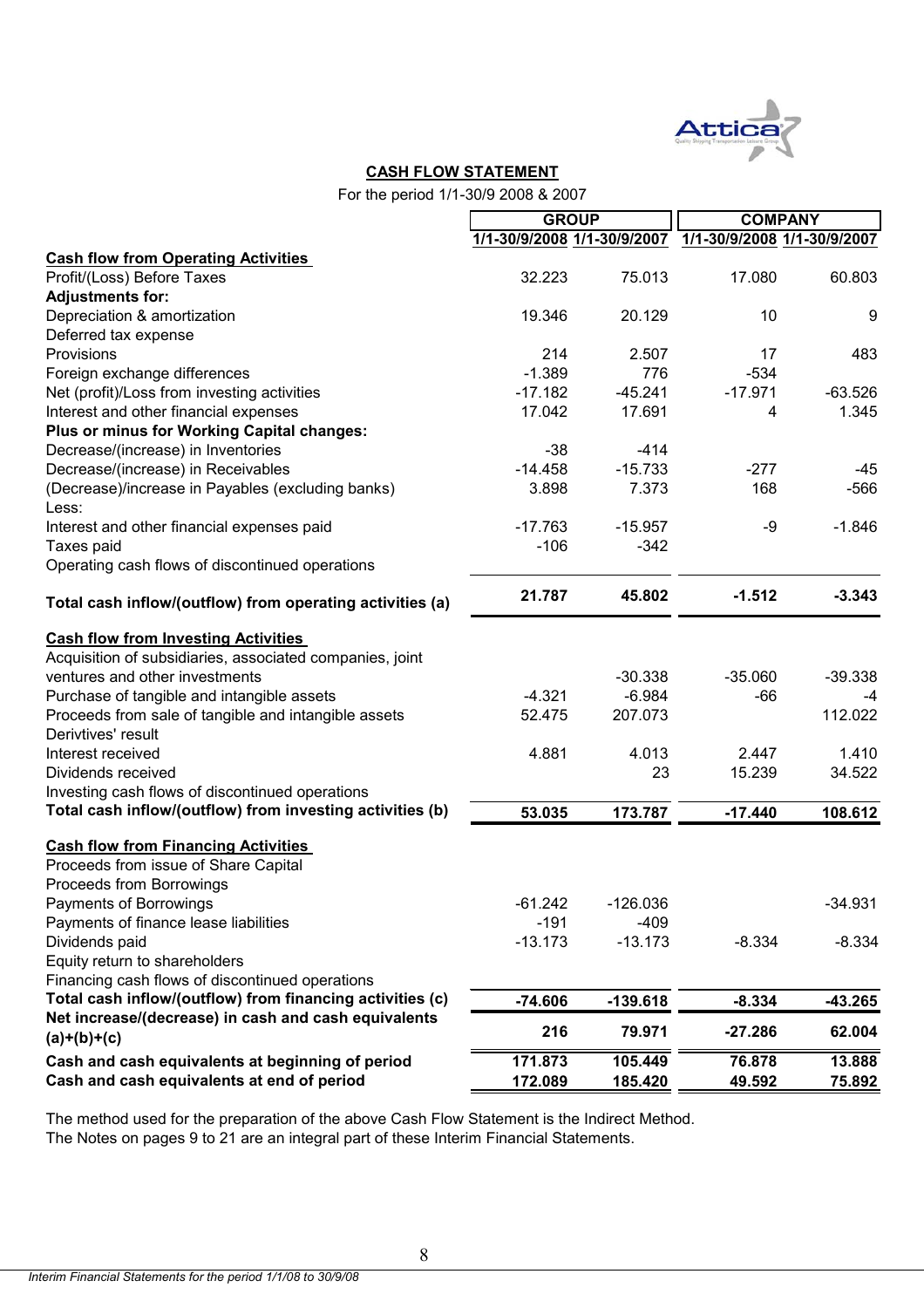

# **NOTES TO THE FINANCIAL STATEMENTS**

#### **1. General information**

ATTICA HOLDINGS S.A. ("ATTICA GROUP") is a Holding Company and as such does not have trading activities of its own. The Company, through its subsidiaries, mainly operates in passenger shipping and in travel agency services.

The headquarters of the Company are in Athens, Greece, 123-125, Syngrou Avenue & 3, Torva Street, 11745.

The number of employees, at period end, was 6 for the parent company and 1.200 for the Group, while at 30/9/2007 was 9 and 1.425 respectively.

Attica Holdings S.A. shares are listed in the Athens Stock Exchange under the ticker symbol ATTICA.

The corresponding ticker symbol for Bloomberg is ATTICA GA and for Reuters is FPA AT.

The total number of common nominal shares outstanding as at 30 September 2008 was 104.173.680. Each share carries one voting right. The total market capitalization was  $\epsilon$  516.701 thousand approximately.

The financial statements of Attica Holdings S.A. are included, using the full consolidation method, in the consolidated financial statements of MARFIN INVESTMENT GROUP HOLDINGS S.A. which is registered in Greece and whose total participation in the company (directly & indirectly), was 90,11%.

The interim financial statements of the Company and the Group for the period ending at 30 September 2008 were approved by the Board of Directors on November  $21<sup>st</sup>$ , 2008.

*Due to rounding there may be minor differences in some amounts.* 

#### **2. Significant Group accounting policies**

The accounting policies used by the Group for the preparation of the financial statements for the period 1/1-30/9/2008 are the same with those used for the preparation of the financial statements for the fiscal year 2007.

The financial statements have been prepared in accordance with the International Financial Reporting Standards (IFRS) which have been issued by the International Accounting Standards Board (IASB) and the interpretations which have been issued by the International Financial Reporting Interpretations Committee as adopted by the European Union. More specifically, for the preparation of the current period's Financial Statements the Group has applied IAS 34 "Interim Financial Reporting".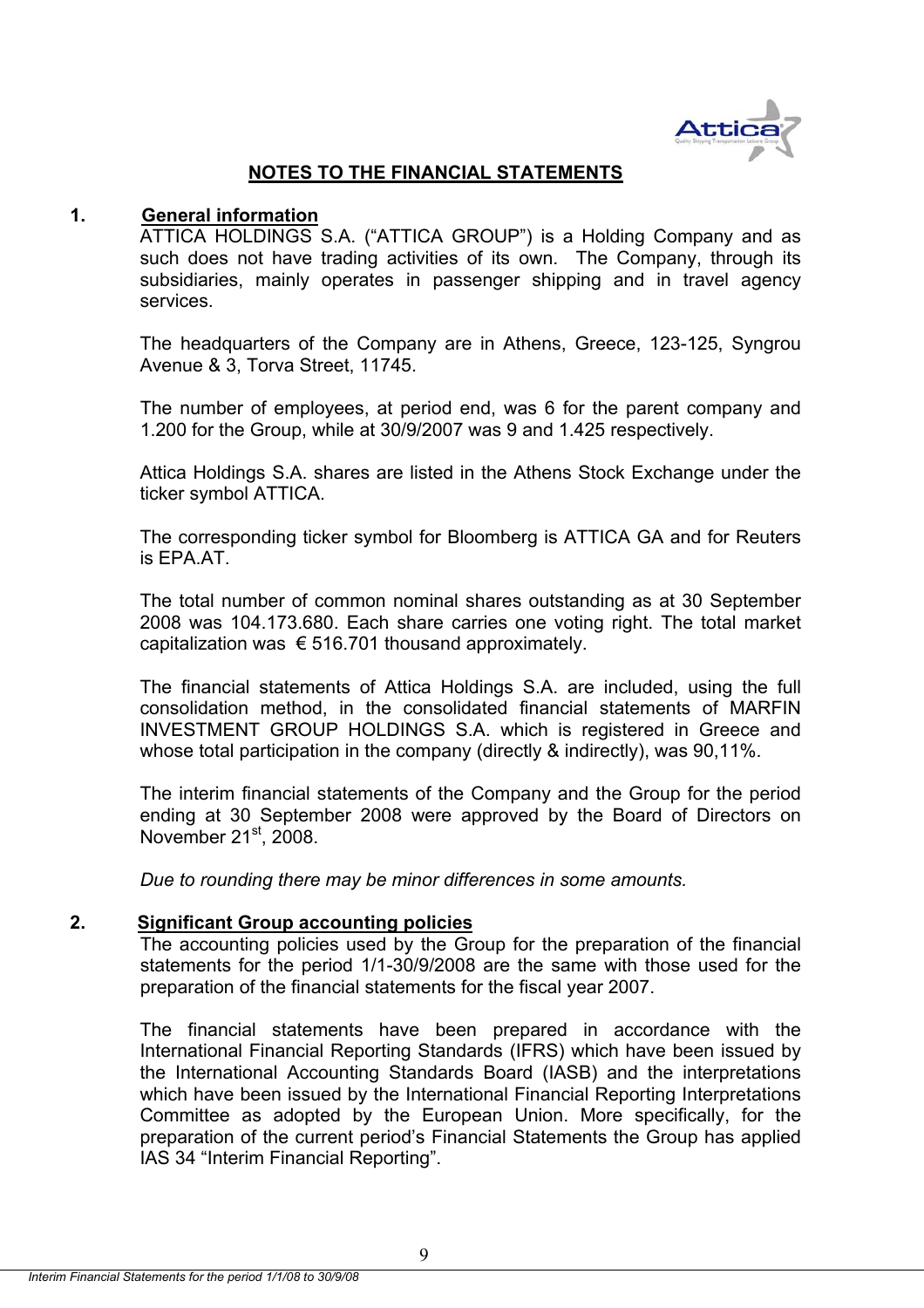

In addition, the Group has prepared the financial statements in compliance with the historical cost principle, the going concern principle, the accrual basis principle, the consistency principle, the materiality principle and the accrual basis of accounting.

The Management of the Group considers that the financial statements present fairly the company's financial position, financial performance and cash flows.

The preparation of the financial statements calls for the use of estimates and assumptions which must be in line with the provisions of generally accepted accounting principles. The above estimates are based οn the knowledge and the information available to the Management of the Group until the date of approval of the financial statements for the period ended September 30, 2008.

# 2.1. Major accounting judgements and main sources of uncertainty for accounting estimations

The Management must make judgements and estimates regarding the value of assets and liabilities which are uncertain. Estimates and associated assumptions are based mainly on past experience. Actual results may differ from these estimates. Estimates and associated assumptions are continually reviewed.

The accounting judgements that the Management has made in implementing the Company's accounting policies and which have the greatest impact on Company financial statements are:

Management examines whether there is an indication of impairment on the value of investments in subsidiaries, and if so, assesses the extent pursuant to the Company's accounting policy on this subject. The recoverable amount of the examined cash generating unit is determined on the basis of value in use and is based on estimates and underlying assumptions.

In addition, on an annual basis the Management examines, on the basis of assumptions and estimates the following items:

- useful lives and recoverable vessels' values

- the amount of provisions for staff retirement compensation, for disputes in litigation and for labour law disputes.

On the financial statements preparation date, the sources of uncertainty for the Company, which may have impact on the stated assets and liabilities values, concern:

- Unaudited years of the Company, insofar as it is possible that the future audits will result in additional taxes and charges being imposed that cannot be estimated at the time with reasonable accurancy.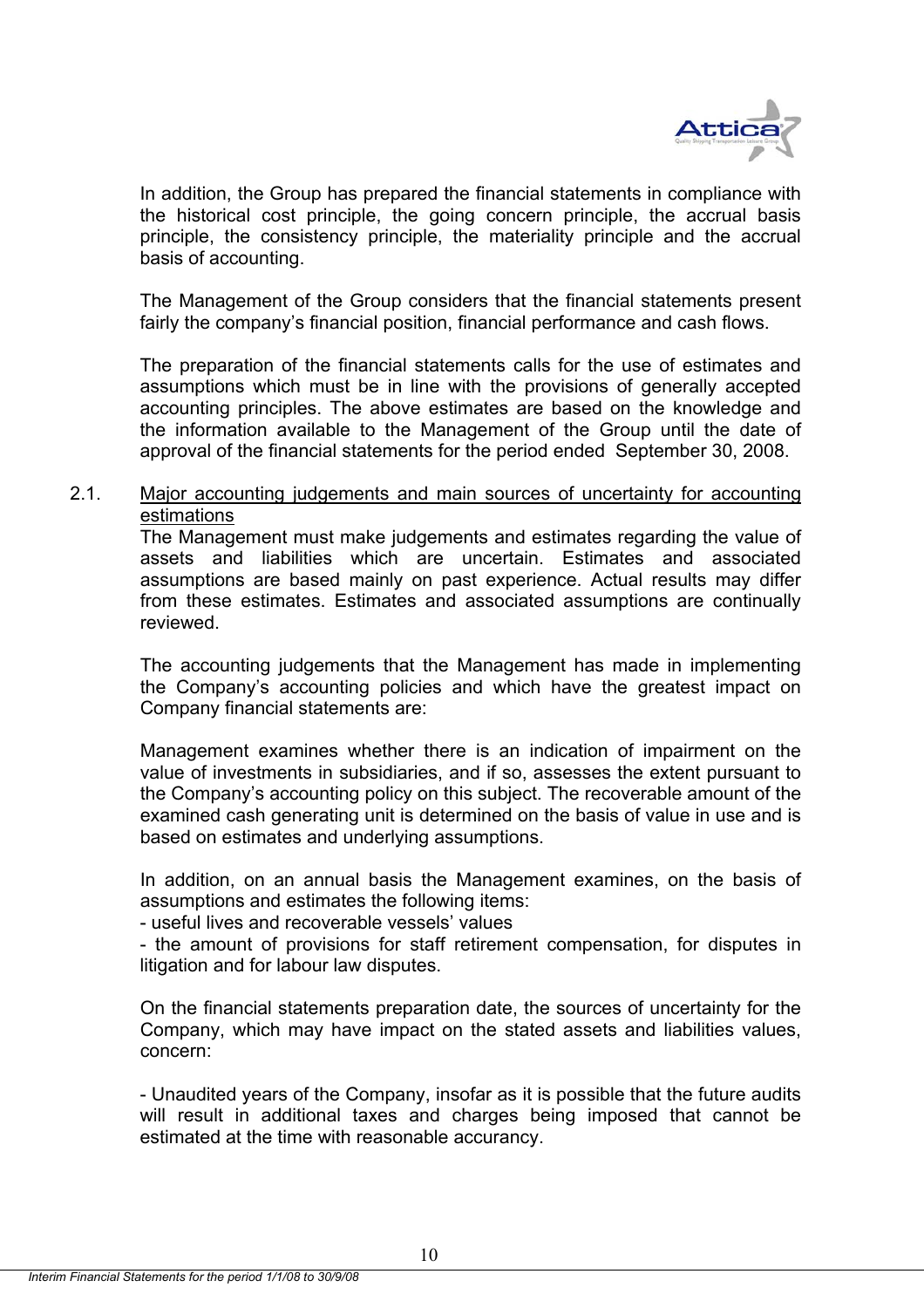

 - Estimates on the recoverability of contingent losses from pending court cases and doubtful debts.

The above estimates are based οn the knowledge and the information available to the Management of the Group until the date of approval of the financial statements for the period ended September 30, 2008.

#### **3. Consolidation**

The following (1) directly and (2) indirectly subsidiaries are being consolidated using the full consolidation method.

|                                        | 30/09/2008         |                         |         |                                  |                                |                                           |
|----------------------------------------|--------------------|-------------------------|---------|----------------------------------|--------------------------------|-------------------------------------------|
| <b>Subsidiary</b>                      | Carrying<br>amount | $%$ of<br>participation | Country | <b>Nature of</b><br>Relationship | Consolidation<br><b>Method</b> | <b>Unaudited</b><br><b>Fiscal Years**</b> |
| 1. Directly subsidiaries               |                    |                         |         |                                  |                                |                                           |
| SUPERFAST FERRIES MARITIME S.A.        | 167.214            | 100%                    | Greece  | <b>Direct</b>                    | Full                           | 2007-2008                                 |
| SUPERFAST EPTA MC.*                    | 44                 | 100%                    | Greece  | <b>Direct</b>                    | Full                           | 2007-2008                                 |
| SUPERFAST OKTO MC.*                    | 44                 | 100%                    | Greece  | <b>Direct</b>                    | Full                           | 2007 - 2008                               |
| SUPERFAST ENNEA MC.*                   | 4.823              | 100%                    | Greece  | <b>Direct</b>                    | Full                           | 2007-2008                                 |
| SUPERFAST DEKA MC.*                    | 1.104              | 100%                    | Greece  | <b>Direct</b>                    | Full                           | 2007-2008                                 |
| SUPERFAST ONE INC.                     | 35.060             | 100%                    | Liberia | <b>Direct</b>                    | Full                           | 2008                                      |
| SUPERFAST TWO INC.                     | 60                 | 100%                    | Liberia | <b>Direct</b>                    | Full                           | 2008                                      |
| NORDIA MC.                             | 12.800             | 100%                    | Greece  | <b>Direct</b>                    | Full                           | 2007-2008                                 |
| <b>MARIN MC.</b>                       | 3.516              | 100%                    | Greece  | <b>Direct</b>                    | Full                           | 2007-2008                                 |
| <b>ATTICA CHALLENGE LTD</b>            | 4.500              | 100%                    | Malta   | <b>Direct</b>                    | Full                           |                                           |
| <b>ATTICA SHIELD LTD</b>               | 4.500              | 100%                    | Malta   | <b>Direct</b>                    | Full                           |                                           |
| ATTICA PREMIUM S.A.                    | 2.854              | 100%                    | Greece  | <b>Direct</b>                    | Full                           | 2006-2008                                 |
| <b>BLUE STAR MARITIME S.A.</b>         | 128.088            | 48,795%                 | Greece  | <b>Direct</b>                    | Full                           | 2006-2008                                 |
| 2. Indirectly subsidiaries             |                    |                         |         |                                  |                                |                                           |
| SUPERFAST DODEKA (HELLAS) INC. & CO    |                    | 100%                    | Greece  | Under common                     | Full                           | 2007-2008                                 |
| <b>JOINT VENTURE</b>                   |                    |                         |         | management                       |                                |                                           |
| SUPERFAST FERRIES S.A.                 | 1                  | 100%                    | Liberia | Indirect                         | Full                           | 2007-2008                                 |
| SUPERFAST PENTE INC.                   | 41.390             | 100%                    | Liberia | Indirect                         | Full                           | 2007-2008                                 |
| SUPERFAST EXI INC.                     | 42.130             | 100%                    | Liberia | Indirect                         | Full                           | 2007-2008                                 |
| SUPERFAST ENDEKA INC.                  | 38.054             | 100%                    | Liberia | Indirect                         | Full                           | 2007-2008                                 |
| SUPERFAST DODEKA INC.                  | 45.640             | 100%                    | Liberia | Indirect                         | Full                           | 2007-2008                                 |
| BLUE STAR FERRIES MARITIME S.A.        | 317.335            | 48,795%                 | Greece  | Indirect                         | Full                           | 2006-2008                                 |
| BLUE STAR FERRIES JOINT VENTURE        |                    |                         | Greece  | Under common<br>management       | Full                           | 2006-2008                                 |
| <b>BLUE STAR FERRIES S.A.</b>          | 1                  | 48,795%                 | Liberia | Indirect                         | Full                           | 2006-2008                                 |
| <b>WATERFRONT NAVIGATION COMPANY *</b> | 1                  | 48,795%                 | Liberia | Indirect                         | Full                           | $\blacksquare$                            |
| THELMO MARINE S.A. *                   | 1                  | 48,795%                 | Liberia | Indirect                         | Full                           |                                           |
| BLUE ISLAND SHIPPING INC. *            | 1                  | 48,795%                 | Panama  | Indirect                         | Full                           |                                           |
| STRINTZIS LINES SHIPPING LTD. *        | 51                 | 48,795%                 | Cyprus  | Indirect                         | Full                           | 2006-2008                                 |

\* Inactive companies, for which the Management of the Company considers that there is no indication of impairment for its investments in subsidiaries.

\*\* For the subsidiaries registered outside the European Union, which do not have an establishment in Greece, there is no obligation for taxation audit.

For all the companies of the Group, there are no changes of the method of consolidation.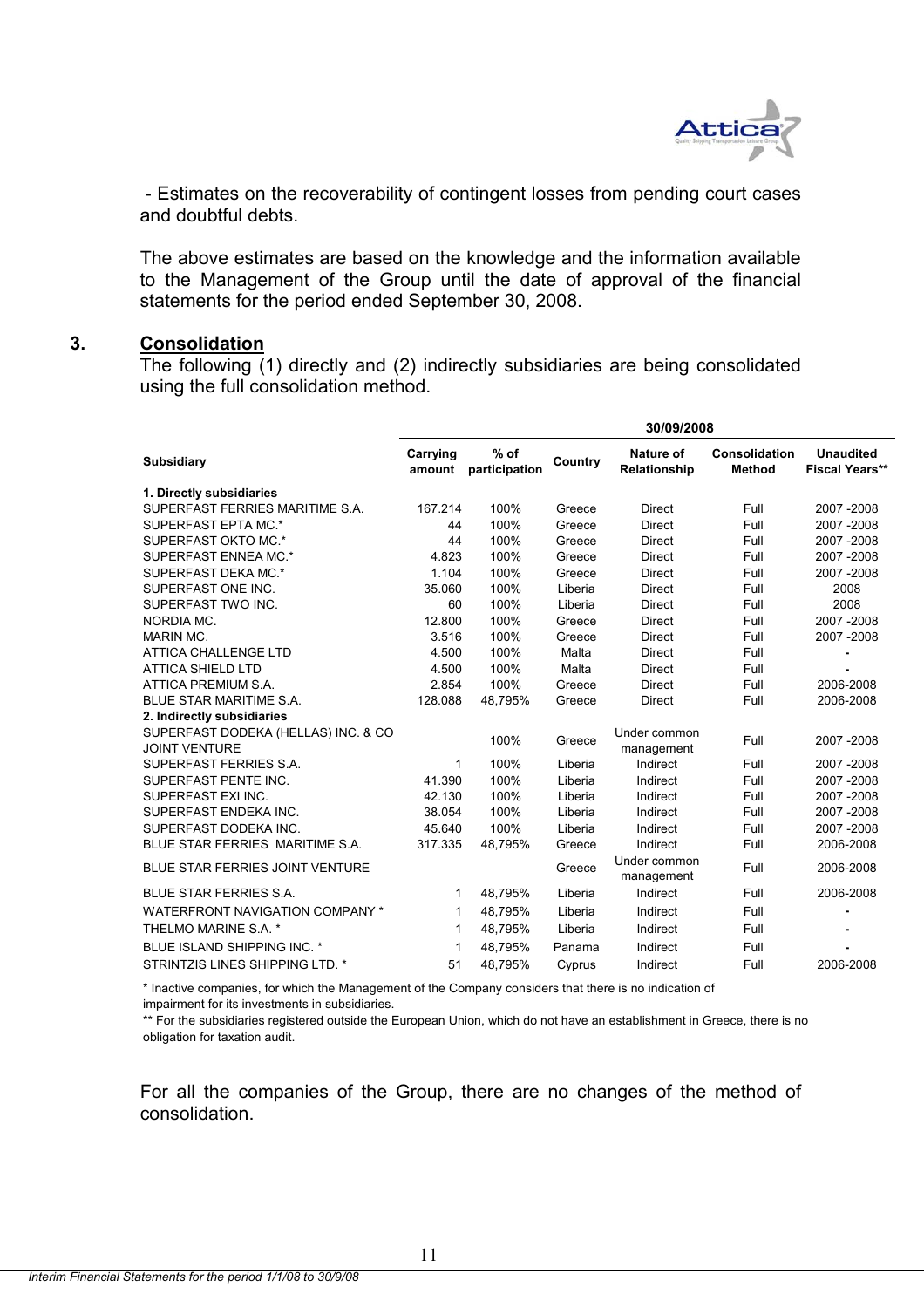

There are not companies which have been consolidated, for the first time, in the consolidated financial statements in the present period. The exception to the above are the 100% subsidiaries SUPERFAST ONE INC and SUPERFAST TWO INC that are consolidated for the first time the third quarter of 2008.

There are not companies which have not been consolidated in the present period while they have been consolidated either in the previous period or in the same period of the fiscal year 2007.

There are no companies of the Group which have not been consolidated in the consolidated financial statements.

# **4 Related Party disclosures**

4.1. Intercompany transactions between ATTICA HOLDINGS S.A. and other companies of Attica Group

For the period 1/1-30/9/2008, the capital transactions of the parent company with the subsidiary companies of the Group are the following:

- 1. The company received as dividend of fiscal year 2007, the amount of  $\epsilon$ 10.628 thousand from its 100% subsidiary Superfast Ferries Maritime S.A. and the amount of  $\epsilon$  4.611 thousand from its 48.795% subsidiary Blue Star Maritime S.A. These amounts are written-off in the consolidated accounts of ATTICA GROUP.
- 2. The intercompany transactions, of total value  $\epsilon$  3 thousand, between the parent company and its subsidiaries relate to services (i.e. issuance of airline tickets) provided by the 100% subsidiary Attica Premium S.A

There are no intercompany transactions between the shipowning companies of Superfast Group and the shipowning companies of Blue Star Group.

The intercompany balances as at 30/9/2008 between the Group's companies arising from its corporate structure ( see § 4.1. of the financial statements at 31/12/2007) are the following:

- a) Between the Superfast Group's entities stood at  $\epsilon$  817,050 thousand. This amount is written-off in the consolidated accounts.
- b) Between the Blue Star Group's entities stood at  $\epsilon$  1.544.481 thousand. This amount is written-off in the consolidated accounts.
- c) Purchases, sales and balances of Attica Premium S.A. arising from its transactions with the Group's entities, which are written-off in the consolidated accounts, are the following:

#### **ATTICA PREMIUM S.A.**

| <b>COMPANIES</b>       | <b>Sales</b> | Purchases | Receivables Payables<br>from | to     |
|------------------------|--------------|-----------|------------------------------|--------|
| Superfast Group        | 2.743        | 140       |                              | 8.071  |
| <b>Blue Star Group</b> | 1.011        | 14        |                              | 2.069  |
| Attica Holdings S.A.   | 3            |           |                              |        |
|                        | 3.757        | 154       |                              | 10.140 |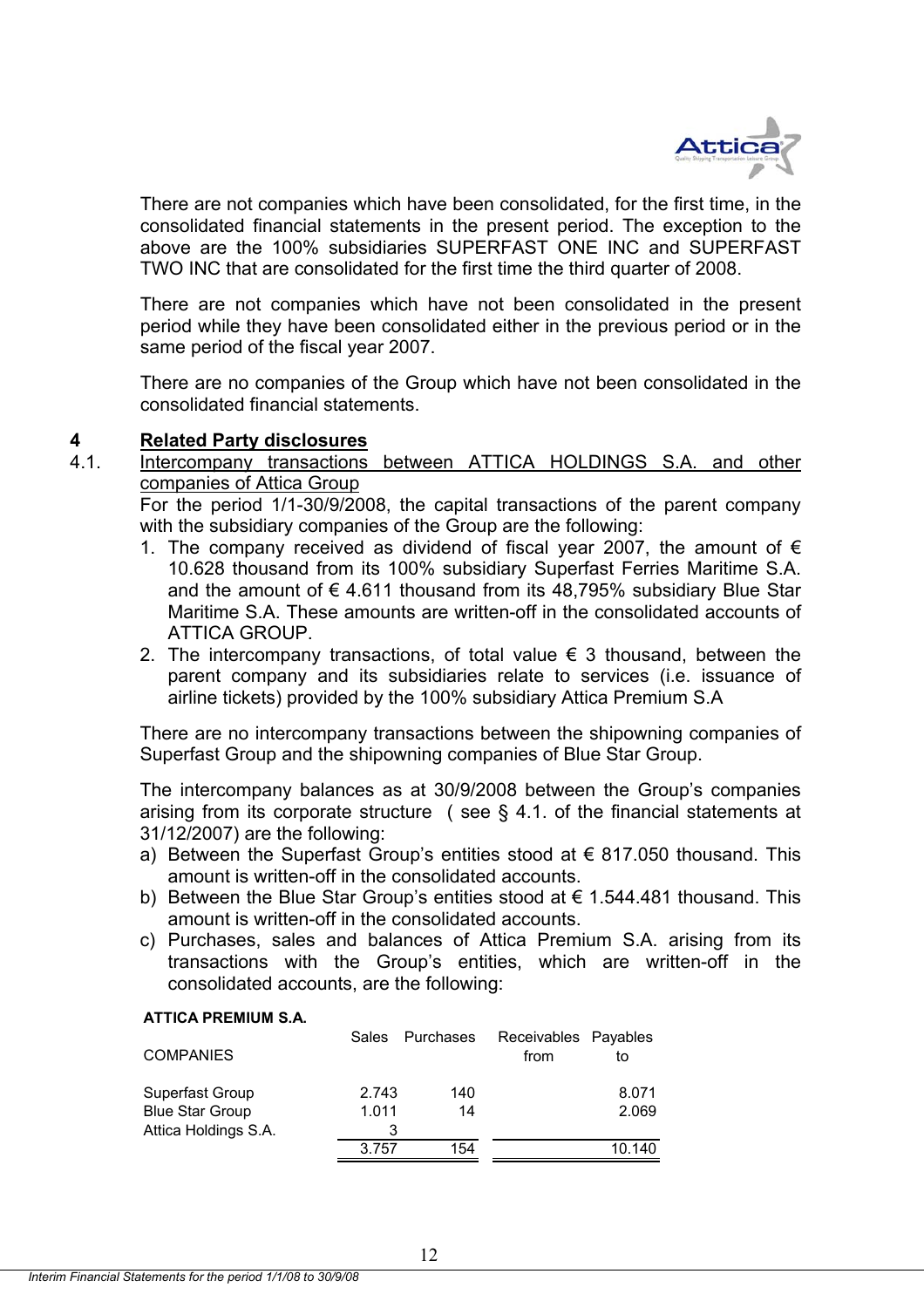

The transactions between Attica Premium S.A. and the other companies of Attica Group have been priced with market terms.

d) The intercompany transactions between Superfast Dodeka (Hellas) Inc. and Co Joint Venture and Blue Star Group amounting € 16.019 thousand approximately. This amount is written-off in the consolidated accounts.

#### 4.1.1. Intercompany transactions between ATTICA HOLDINGS S.A. and the companies of MARFIN INVESTMENT Group

| <b>COMPANIES</b>                        | Sales        | Purchases | Receivables Payables<br>from | to  |
|-----------------------------------------|--------------|-----------|------------------------------|-----|
| <b>GEFSIPLOIA S.A.</b><br>VIVARTIA S.A. | 3.641<br>211 |           | 544                          |     |
| S. NENDOS S.A.                          |              | 31        |                              | 16  |
| HELLENIC CATERING S.A.                  |              | 168       |                              | 85  |
| HELLENIC FOOD SERVICE PATRON S.A.       |              | 613       |                              | 200 |
|                                         | 3.852        | 812       | 544                          | 301 |

# 4.1.2. Intercompany transactions between ATTICA HOLDINGS S.A. and MARFIN POPULAR BANK

|                                                | Group      | Company    |
|------------------------------------------------|------------|------------|
|                                                | 30/09/2008 | 30/09/2008 |
| Cash and cash equivalents<br><b>Borrowings</b> | 97.152     | 33.812     |
| Financial income                               | 3.414      | 2.223      |
| <b>Financial expenses</b>                      |            |            |

#### 4.2. Guarantees

 The parent company has guaranteed to lending banks the repayment of loans of the Superfast and Blue Star vessels amounting  $\epsilon$  205.953 thousand and  $\epsilon$ 200.000 thousand respectively.

#### 4.3. Board of Directors and Executive Directors' Fees

#### **Key management compensation**

|                                     | Amounts in $\epsilon$ |            |
|-------------------------------------|-----------------------|------------|
|                                     | 30/09/2008            | 30/09/2007 |
| Salaries & other employees benefits | 2.290                 | 1.344      |
| Social security costs               | 96                    | 97         |
| B.O.D. Remuneration                 | 401                   | 401        |
| <b>Termination benefits</b>         |                       |            |
| Other long-term benefits            |                       |            |
| Share-based payments                |                       |            |
| Total                               | 2.787                 | 1.842      |
|                                     | 30/09/2008            | 30/09/2007 |
| Number of key management personnel  | 14                    | 16         |

Key management personnel are those persons having authority and responsibility for planning, directing and controlling the activities of the entity, directly or indirectly, including any director (whether executive or otherwise) of that entity.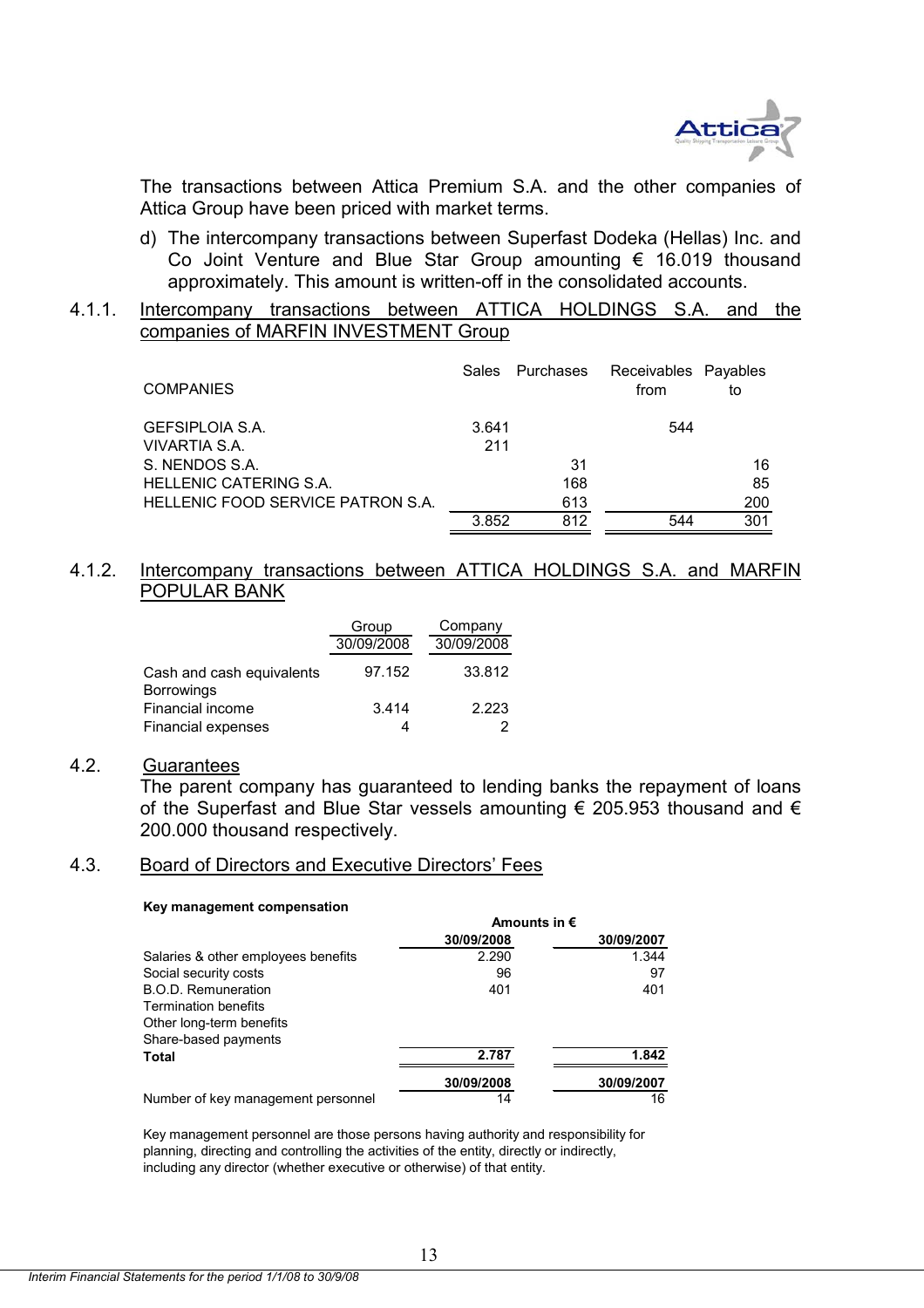

# **5. General information for the Financial Statements (period 1-1 to 30-09- 2008)**

The figures of the period  $1/1 - 30/9/2008$  are not fully comparable with the corresponding figures of continuing operations of the previous year because:

a) the vessel Blue Star 1 operated in North Sea during the whole course of the nine months of 2008, while in the course of the nine months of 2007 has been deployed from February 2007 replacing the vessel SUPERFAST X, which has been sold in the same period. Furthermore, the operation of the vessel Blue Star 1 on the Rosyth - Zeebrugge service has been discontinued on 14<sup>th</sup> September 2008.

The above vessel is deployed in the Greek Market.

- b) the freight-only RoRo Marin has been deployed until 07/02/2008, date where it was sold, while has been deployed for the whole fiscal year 2007.
- c) the freight-only RoRo Nordia has been deployed until 07/04/2008, date where it was sold, while has been deployed for the whole fiscal year 2007.
- d) the RoRo vessels Challenge and the Shield have been deployed until February 2008.The above vessels, which were owned by the Group from October 2007, have been sold in the same month.

## 5.1. Revenue Analysis and Geographical Segments Report

The Group has decided to provide information based on the geographical segmentation of its operations.

The Group operates in the Greek Domestic Routes, in Adriatic Sea and in North Sea until 14/09/2008 due to the redeployment of the vessel Blue Star 1 in the Greek Market. The Group's vessels provide transportation services to passengers, private vehicles and freight.

As already stated in paragraph 5.a, the operation of the vessel Blue Star 1 in North Sea has been discontinued and as a result, the certain figures of Adriatic Sea have been affected. The following table depict the effect on these figures:

| Revenue                                | +601 thousand  |
|----------------------------------------|----------------|
| Gross profit / (loss)                  | - 341 thousand |
| Earnings before taxes,                 |                |
| investing and financial                |                |
| results, depreciation and amortization | - 340 thousand |
| Earnings before taxes                  | - 491 thousand |
| Earnings after taxes                   | - 492 thousand |

**Seasonality** 

The Company's sales are highly seasonal. The highest traffic for passengers and vehicles is observed during the months July, August and September while the lowest traffic for passengers and vehicles is observed between November and February. On the other hand, freight sales are not affected significantly by seasonality.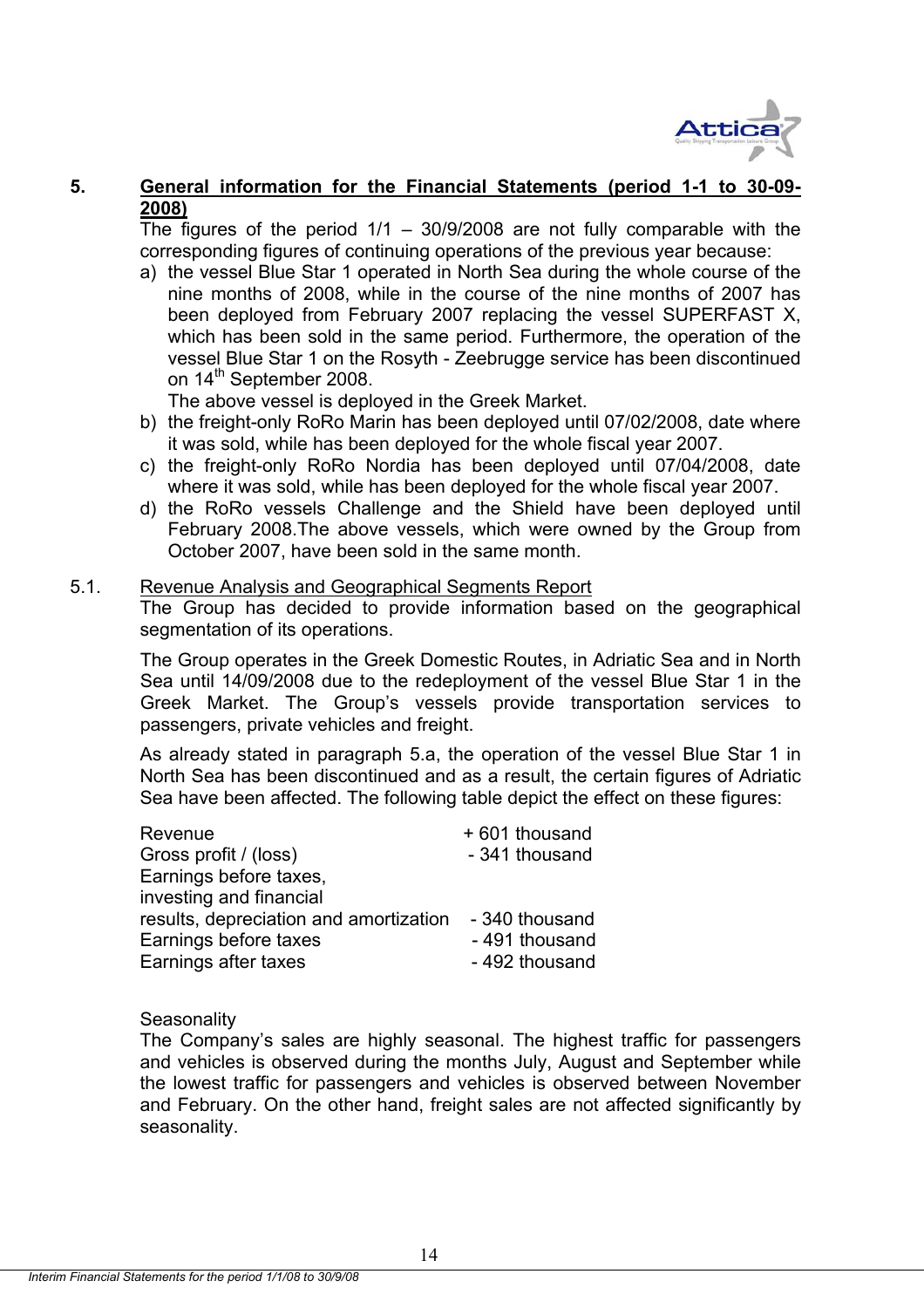

The Company, as a holding company, does not have any sales activity and for this reason there is no revenue analysis by geographical segment.

The consolidated results and other information per segment for the period 1/01 – 30/09 2008 are as follows:

|                                                                         |          |          | <b>GROUP</b>  |           |           |
|-------------------------------------------------------------------------|----------|----------|---------------|-----------|-----------|
|                                                                         |          |          | 1/1-30/9/2008 |           |           |
| Geographical Segment                                                    | Domestic | Adriatic | North         | Other *   | Total     |
|                                                                         | Routes   | Sea      | Sea           |           |           |
| Revenue from Fares                                                      | 103.909  | 116.319  | 16.718        | 2.184     | 239.130   |
| <b>On-board Sales</b>                                                   | 7.710    | 18.642   | 1.127         | 5         | 27.484    |
| <b>Travel Agency Services</b>                                           |          |          |               | 894       | 894       |
| <b>Total Revenue</b>                                                    | 111.619  | 134.961  | 17.845        | 3.083     | 267.508   |
|                                                                         | 44.476   | 25.601   |               |           | 72.472    |
| Gross profit/(loss)                                                     |          |          | 1.210         | 1.185     |           |
| <b>Financial results</b>                                                | $-3.971$ | $-5.735$ | $-1.733$      | 3.065     | $-8.374$  |
| Earnings before taxes, investing<br>and financial results, depreciation |          |          |               |           |           |
| and amortization                                                        | 33.693   | 17.560   | 643           | $-1.602$  | 50.294    |
| Profit/(Loss) before Taxes                                              | 22.662   | 2.014    | $-3.453$      | 11.000    | 32.223    |
| Profit/(Loss) after Taxes                                               | 22.633   | 1.953    | $-3.468$      | 10.936    | 32.054    |
| Vessels' Book Value at 1/1                                              | 221.144  | 381.807  | 86.833        | 36.109    | 725.893   |
| Improvements / Additions                                                | 751      | 609      |               |           | 1.360     |
| Vessels' redeployment                                                   |          | 84.553   | $-84.553$     |           |           |
| Vessel acquisitions in the present period                               |          |          |               |           |           |
| Vessels' Disposals                                                      |          | $-6.768$ |               | $-36.057$ | $-42.825$ |
| Depreciation for the Period                                             | $-6.711$ | $-9.571$ | $-2.280$      | $-52$     | $-18.614$ |
| Net Book Value of vessels at 30/9                                       | 215.184  | 450.630  | 0             | $\Omega$  | 665.814   |
| Long-term and Short-term liabilities                                    | 103.813  | 214.098  | 43.807        | 60        | 361.778   |

\* The column "Other" includes the parent company, the shipowning companies of the chartered RoRo NORDIA, CHALLENGE and SHIELD and the 100% subsidiary ATTICA PREMIUM S.A.

Agreements sheet of Assets and Liabilities at 30/09/2008

| Net Book Value of vessels            | € 665.814 |
|--------------------------------------|-----------|
| <b>Unallocated Assets</b>            | € 270.724 |
| <b>Total Assets</b>                  | €936.538  |
| Long-term and Short-term liabilities | € 361.778 |
| <b>Unallocated Liabilities</b>       | € 51.168  |
| <b>Total Liabilities</b>             | €412.946  |

The vessels owned by the Group have been mortgaged as security of long term borrowings for an amount of Euro 723.059 thousand.

Revenue from Fares in Domestic routes includes the grants received for public services performed under contracts with the Ministry of Mercantile Marine, Aegean and Island Policy amounting  $\epsilon$  4.227 thousand for the period 1/01 – 30/09/2008 and € 3.100 thousand for the period 1/01 – 30/09/2007.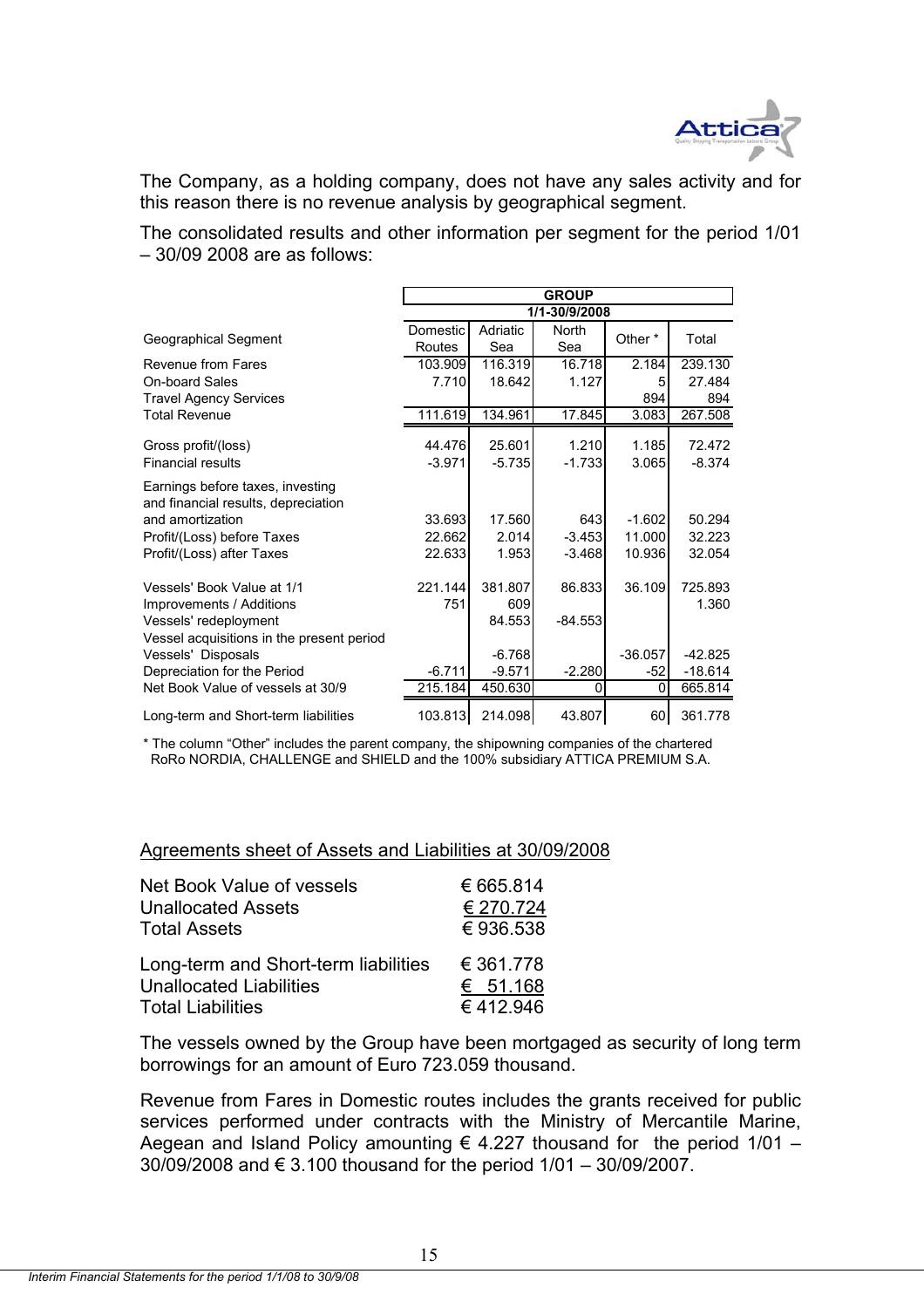

The consolidated results and other information per segment for the period 1/01 – 30/09 2007 are as follows:

|                                                                                                                                                                                |                                         |                                                   | <b>GROUP</b>                                                 |                                       |                                                       |
|--------------------------------------------------------------------------------------------------------------------------------------------------------------------------------|-----------------------------------------|---------------------------------------------------|--------------------------------------------------------------|---------------------------------------|-------------------------------------------------------|
|                                                                                                                                                                                |                                         |                                                   | 1/01-30/09/2007                                              |                                       |                                                       |
| Geographical Segment                                                                                                                                                           | Domestic I<br>Routes                    | Adriatic<br>Sea                                   | North Seal                                                   | Other *                               | Total                                                 |
| Revenue from Fares<br><b>On-board Sales</b><br><b>Travel Agency Services</b>                                                                                                   | 92.717<br>7.320                         | 108.311<br>19.063                                 | 20.243<br>1.334                                              | 2.994<br>4<br>2.027                   | 224.265<br>27.721<br>2.027                            |
| <b>Total Revenue</b>                                                                                                                                                           | 100.037                                 | 127.374                                           | 21.577                                                       | 5.025                                 | 254.013                                               |
| Gross profit/(loss)<br><b>Financial results</b>                                                                                                                                | 44.735<br>$-4.292$                      | 35.708<br>$-8.543$                                | 5.338<br>$-1.766$                                            | 2.934<br>27.732                       | 88.715<br>13.130                                      |
| Earnings before taxes, investing<br>and financial results, depreciation<br>and amortization<br>Profit/(Loss) before Taxes<br>Profit/(Loss) after Taxes                         | 34.833<br>23.251<br>23.189              | 29.768<br>11.053<br>10.970                        | 4.280<br>12.552<br>12.524                                    | 764<br>28.157<br>28.051               | 69.644<br>75.013<br>74.734                            |
| Vessels' Book Value at 01/01**<br>Improvements / Additions<br>Vessels' redeployment<br>Vessels' Disposals<br>Depreciation for the Period<br>Net Book Value of vessels at 30/09 | 228.139<br>2.174<br>$-6.859$<br>223.454 | 476.349<br>71<br>$-82.410$<br>$-9.790$<br>384.220 | 98.002<br>1.346<br>88.620<br>$-98.002$<br>$-2.335$<br>87.631 | 13.340<br>$-6.210$<br>$-233$<br>6.897 | 815.830<br>3.591<br>$-98.002$<br>$-19.217$<br>702.202 |
| Long-term and Short-term liabilities                                                                                                                                           |                                         | 120.256 241.141                                   | 47.071                                                       | 3.716                                 | 412.184                                               |

subsidiary ATTICA PREMIUM S.A. \* Other includes the parent company, the shipowning company of RoRo NORDIA and the 100%

\*\* Includes the sold vessel SUPERFAST X.

#### Agreements sheet of Assets and Liabilities at 30/09/2007

| <b>Net Book Value of vessels</b>     | € 702.202 |
|--------------------------------------|-----------|
| <b>Unallocated Assets</b>            | € 284.574 |
| Total Assets                         | € 986.776 |
| Long-term and Short-term liabilities | €412.184  |
| <b>Unallocated Liabilities</b>       | € 55.413  |
| <b>Total Liabilities</b>             | €467.597  |

# 5.2. Cost of sales

Cost of sales has been negatively affected by  $\epsilon$  29.738 thousand. Approximately compared to the previous period due to the higher fuel oil prices. This negative development has also affected the items "Earnings before taxes, investing and financial results, depreciation and amortization", "Profit/(loss) before taxes" and "Profit/(loss) after taxes".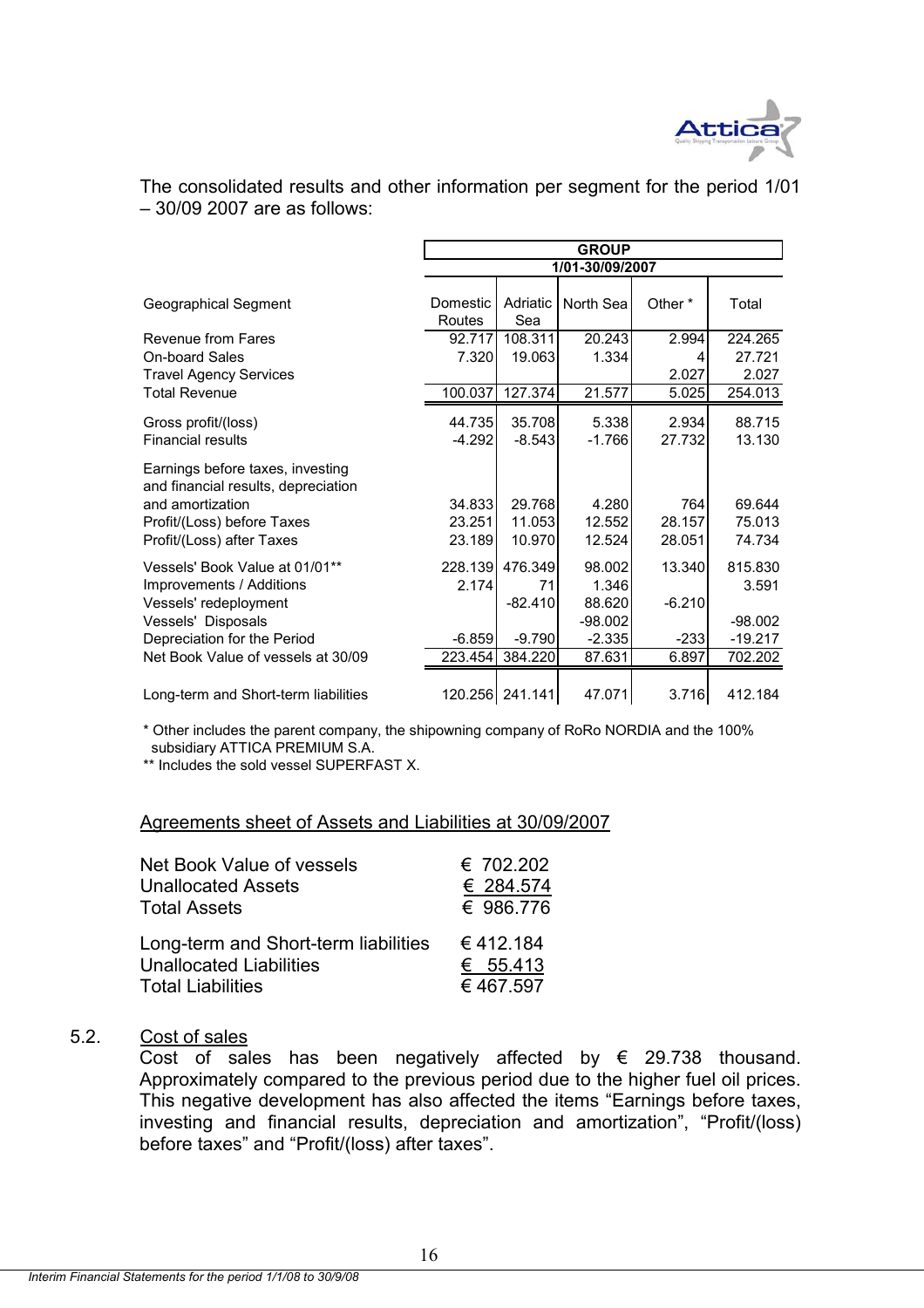

# 5.3. Profit/(Loss) from sale of tangible assets

The Group sold the RoRo vessels, Marin, Challenge, Shield and Nordia for  $\epsilon$ 52.475 thousand net value. The profit from this transaction stood at € 9.649 thousand.

#### 5.4. Tangible assets

Tangible assets decreased compared to 31/12/2007. This decrease was due to the sale of the RoRo vessels Marin, Challenge, Shield and Nordia as well as due to the depreciations of the period 1/1 – 30/9/2008.

#### 5.5. Investments in subsidiaries

Investments in subsidiaries refers to the participation of the parent company in the increase of its 100% subsidiaries', Superfast One INC. and Superfast Two INC., share capital (see § 8d) and to the valuation of the participation of the parent company in its subsidiary Blue Star Maritime S.A.

#### 5.6. Derivatives

Refer to the interest rate hedging contract of the Group.

## 5.7. Cash and cash equivalents

 Cash and cash equivalents that are presenting in the balance sheet include the amount of  $\epsilon$  15.600 thousand, which has been pledged. The above pledge refers to an agreement for the acquisition by the Group of two new vessels (see § 8c). The amount of € 8.000 thousand has been unpledged by the delivery of Ro-Pax vessel Superfast I, in October 2008. Furthermore, for the period of nine months the group paid the amount of  $\epsilon$  13.173 thousand as dividend for the year 2007 and also the amount of  $\epsilon$  8.500 thousand for the total repayment of the loan on the vessel "DIAGORAS".

# 5.8. Fair value reserves

a) In the statements of changes in equity and particularly in "Gains/(losses) taken to equity", the change that is presenting refers to the interest rate cash flow hedging of the Group's loans.

b) The change in "Investments in Subsidiaries" of the parent company is caused by the valuation of the participation of 48,795% in its subsidiary BLUE STAR MARITIME S.A.

# 5.9. Long – term and Short – term liabilities

Long – term and Short – term liabilities decreased compared to 31/12/2007. This decrease was due to the repayment, with equity, of the loan of the car passenger ferry Diagoras, the sale of the RoRo vessels Marin, Challenge, Shield and Nordia and consequently to the repayment of their loans.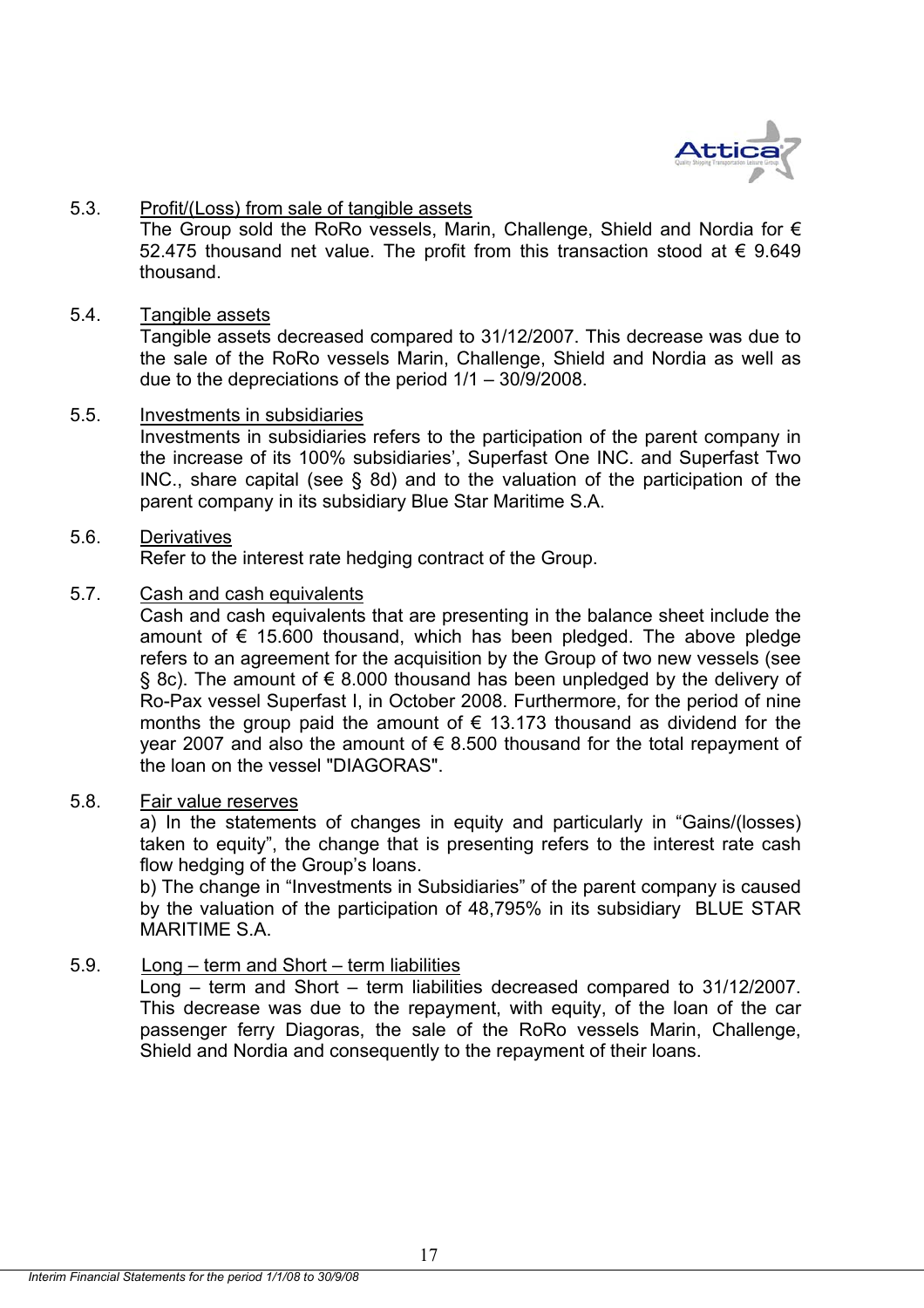

## 5.10. Non – current provisions

Non-current provisions refer to the 48,795% subsidiary Blue Star Maritime S.A. which had made a provision amounting € 550 thousand which concerned a claim for compensation from the Buyer of the vessel Blue Aegean. For the above case the company paid the amount of  $\epsilon$  421,8 thousand. The additional amount of € 128,20 thousand has not been posted as revenue due to the fact that there are still outstanding legal expenses.

#### 5.11. Other short – term liabilities "Other short-term liabilities" increased mainly due to the "Deferred income" .

# 6. Other information

# 6.1. Unaudited fiscal years

The parent company and all the companies included in the consolidation of Superfast Group have been audited by tax authorities until the fiscal year 2006. Particularly, for the parent company, the additional amount of  $\epsilon$  1.900 has been posted in the results while for all the companies included in the consolidation of Superfast Group the total taxes charged amount  $\epsilon$  84.779,60. The above companies had already made a tax provision of  $\epsilon$  100.000. All the companies included in the consolidation of Blue Star Group and Attica Premium S.A. have been audited by tax authorities until the fiscal year 2005. The subsidiaries of ATTICA HOLDINGS S.A. have already made a tax provision of  $\epsilon$  228 thousand for the unaudited fiscal years. A tax provision for the parent company has not been made. For the subsidiaries registered outside the European Union, which do not have an establishment in Greece, there is no obligation for taxation audit. The tax audit of the parent company for the fiscal year 2007 is currently under way.

# 6.2. Stock options

The Extraordinary General Meeting of Shareholders, on  $12<sup>th</sup>$  February 2008 approved the establishment of a five-year stock option plan for the members of the Board of Directors, the Company's staff and the staff of affiliated companies. The options pertain to shares whose nominal value will amount to  $1/10<sup>th</sup>$  of the share capital. The strike price of the stock options was fixed at  $\epsilon$  6,20 per share.

# 6.3. Payments of borrowings

During the period 1/1-30/9/2008, the Group has paid the amount of € 61.242 thousand against its long-term borrowings.

Furthermore, the Group paid the amount of  $\epsilon$  191 thousand against finance leases.

# 6.4. Payments of finance and operating leases

The finance leases that have been recognized in the income statement of the period  $1/1$  - 30/09/2008, amount  $\epsilon$  206 thousand.

The operating leases that have been recognized in the income statement of the period 1/1 - 30/09/2008, amount €1.810 thousand.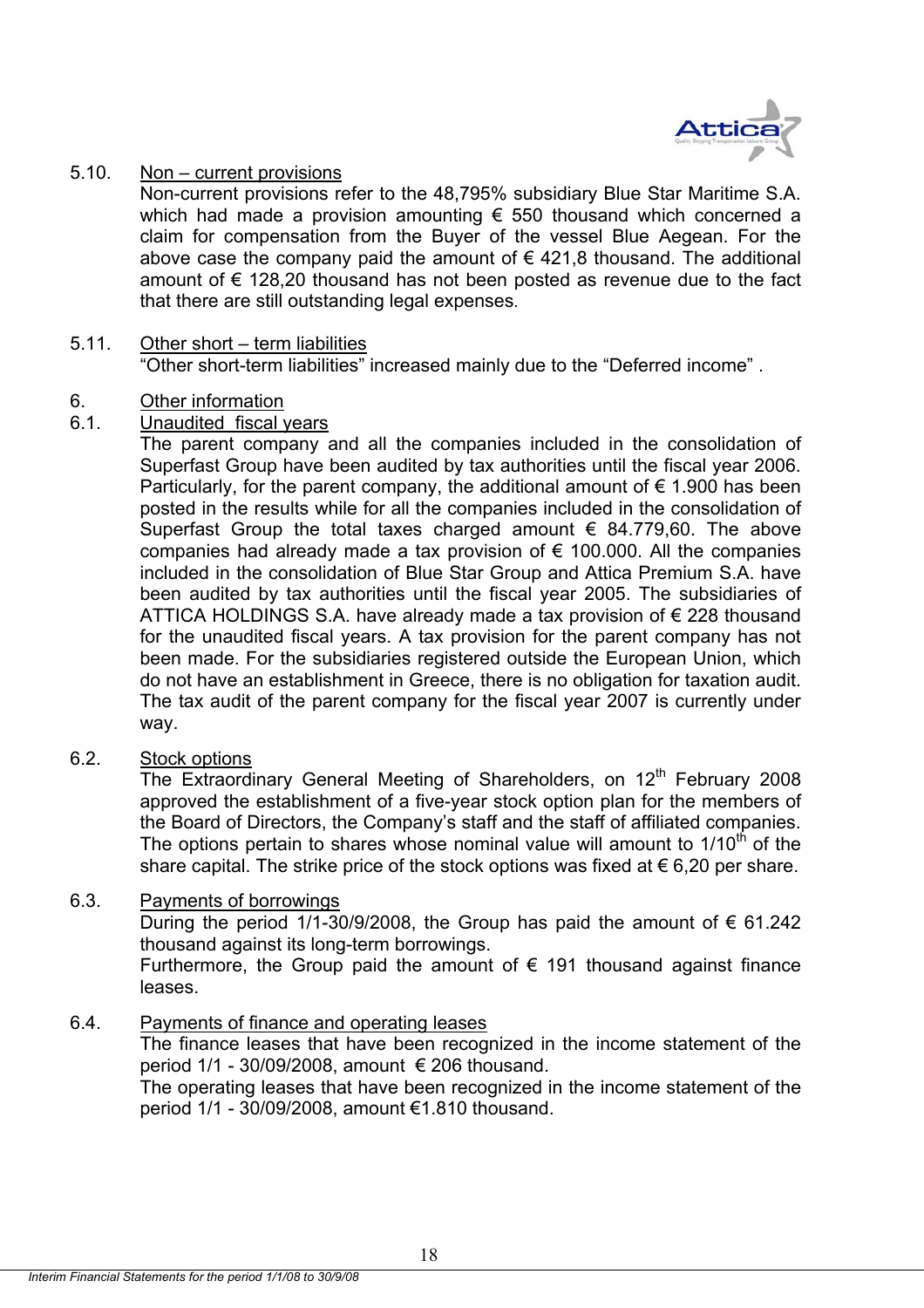

The operating leases refer to office rent and have been contracted with market terms. The only exception is the rental agreement of Attica Premium's offices for which an advance equal to 3 years rent has been paid in November 2006.

The parent company does not have any long-term or short-term bank liabilities.

6.5. Provisions

Superfast Group has made a provision amounting  $\epsilon$  462 thousand which concerns claim for compensation from the crew that was employed on board the sold vessels previously deployed in the Baltic Sea. The case is under litigation.

# **7. Presentation and analysis of reclassified items of the period 1-1 to 31-12- 2007**

A reclassification was made on certain published balance sheet's figures of 31/12/2007 as well as on the income statement of the period 1/1-30/9/2007 in order to be comparable with the corresponding figures of the period 1/1- 30/9/2008.

From this reclassification there was no effect to any sums of the balance sheet.

Furthermore, there was no effect to the basic figures of the income statement of the period 1/1-30/9/2007, namely to revenue, to gross profit, to earnings before taxes, investing and financial results, depreciation and amortization (EBITDA), to profit/(loss) before taxes and profit/(loss) after taxes and minority interests.

More specifically:

- 1. "Other financial assets",  $\epsilon$  3.909 thousand, at 31/12/2007 are presented at 30/9/2008 as "Derivatives". As "Non-current assets", € 3.349 thousand and as "Current assets", € 560 thousand.
- 2. "Tax receivables", € 1.610 thousand, "Other receivables", € 3.629 thousand, "Deferred expenses",  $\epsilon$  9.330 thousand and "Accrued income",  $\epsilon$  695 thousand, at 31/12/2007 are presented at 30/9/2008 as "Other current assets", € 15.264 thousand.
- 3. "Reserves" and "Retained earnings" at 31/12/2007 are presented at 30/9/2008 more analytically. Namely, "Share premium" € 207.648 thousand, "Fair value reserves"  $\epsilon$  2.569 thousand, "Other reserves"  $\epsilon$  15.603 thousand and "Retained earnings" € 100.794 thousand.
- 4. "Secured loans", € 358.883 thousand and "Finance leases", € 122 thousand at 31/12/2007, are presented at 30/9/2008 as "Long-term borrowings",  $\epsilon$ 359.005 thousand.
- 5. "Current portion of long-term liabilities",  $€$  38.069 thousand as well as the figure of financial leasing,  $\epsilon$  268 thousand that is included in "Trade and other payables" at 31/12/2007, are presented at 30/9/2008 as "Short-term debt", € 38.337 thousand.
- 6. From the figure "Tax liabilities",  $\epsilon$  2.406 thousand at 31/12/2007 the amount of € 548 thousand is presented at 30/9/2008 as "Tax payable" and the amount of  $\epsilon$  1.858 thousand is included in "Other short-term liabilities".
- 7. The amount of  $\epsilon$  1.928 thousand from the figure "Trade and other payables" at 31/12/2007 are presented at 30/9/2008 as "Derivatives".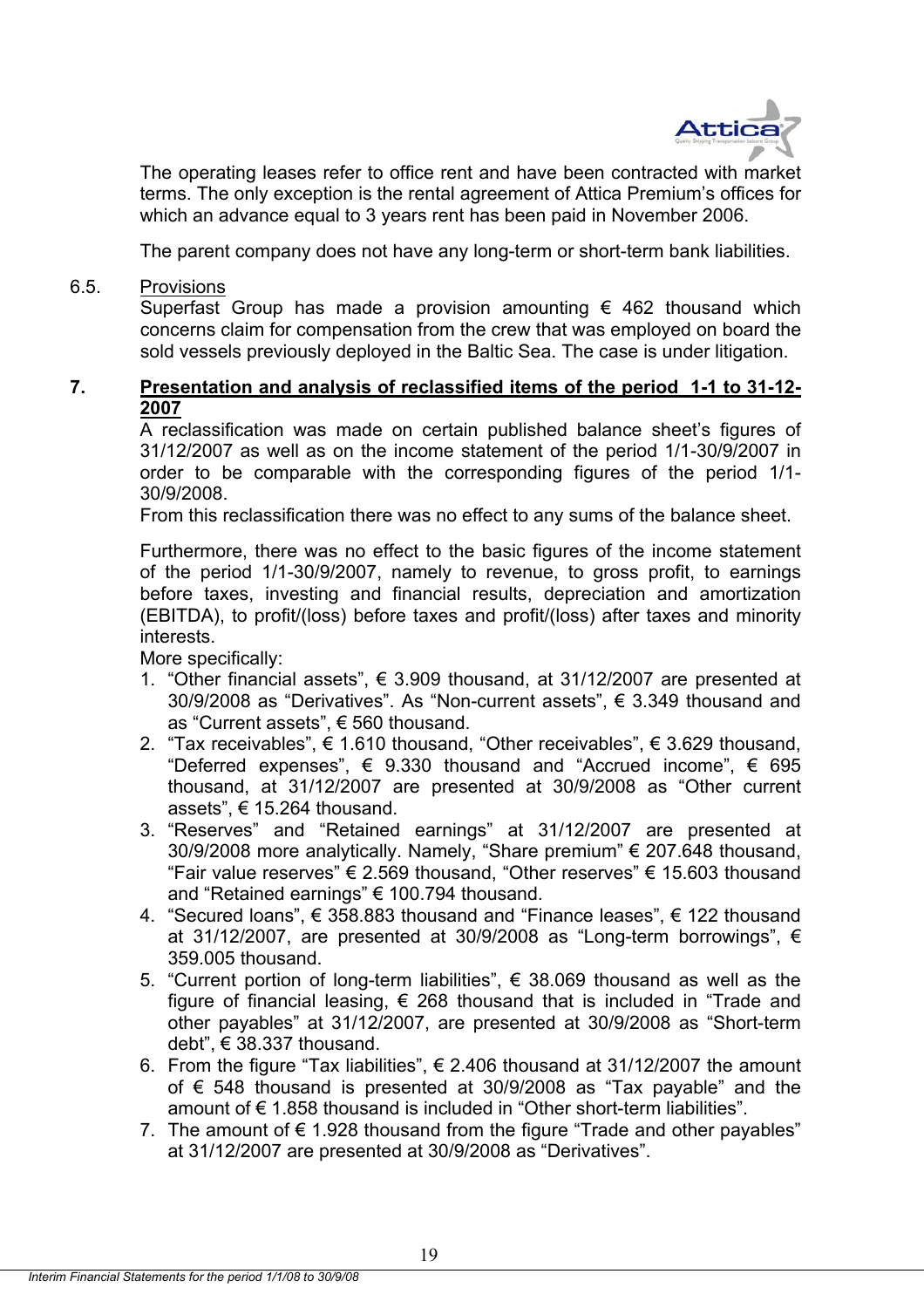

- 8. "Deferred income",  $\epsilon$  3.002 thousand, "Accrued expenses",  $\epsilon$  7.120 thousand, the amount of  $\epsilon$  1.858 thousand from the figure "Tax liabilities" as well as the amount of  $\epsilon$  4.712 thousand from the figure "Trade and other payables" at 31/12/2007 are presented at 30/9/2008 as "Other current liabilities", € 16.692 thousand.
- 9. "Dividend income/Profit from sale of investments", € 27.693 thousand, "Foreign exchange differences",  $\epsilon$  777 thousand, "Profit/(loss) from revaluation of investments in subsidiaries – associated companies",  $- \epsilon$  149 thousand and the amount of  $\epsilon$  459 thousand from the figure "Interest and other financial expenses" which refers to the interest rate hedging, at 30/09/2007 are presented at 30/9/2008 as "Other financial results", € 27.226 thousand.

## **8. Significant events**

a) The Board of Directors decided to merge by absorption the Athens Exchange listed 100% and 48,795% subsidiaries Superfast Ferries Maritime S.A. and Blue Star Maritime S.A. respectively. The Transformation Balance Sheet date will be  $30<sup>th</sup>$  June, 2008.

b) In May 2008, the Board of Directors of the subsidiary company Blue Star Ferries Maritime S.A. decided to discontinue the operation of its vessel Blue Star 1 on the Rosyth – Zeebrugge service on  $14<sup>th</sup>$  September 2008. The above vessel is deployed in the Greek Market.

c) In June 2008, Attica Group agreed to acquire from Grimaldi Holding S.p.A, of Genoa, Italy two Ro-Pax vessels currently under construction at Nuovi Cantieri Apuania, Italy. The cost of acquisition of the two vessels is  $\epsilon$  156 million. The first new building were delivered in October 2008 and the second will be delivered in the summer/autumn 2009.

d) In September 2008, Attica Holdings S.A. founded the 100% subsidiaries Superfast One INC. and Superfast Two INC. and paid the amount of € 35.060 thousand at the first one for the acquisition of the newly-built Superfast I and  $\epsilon$ 60 thousand at the second.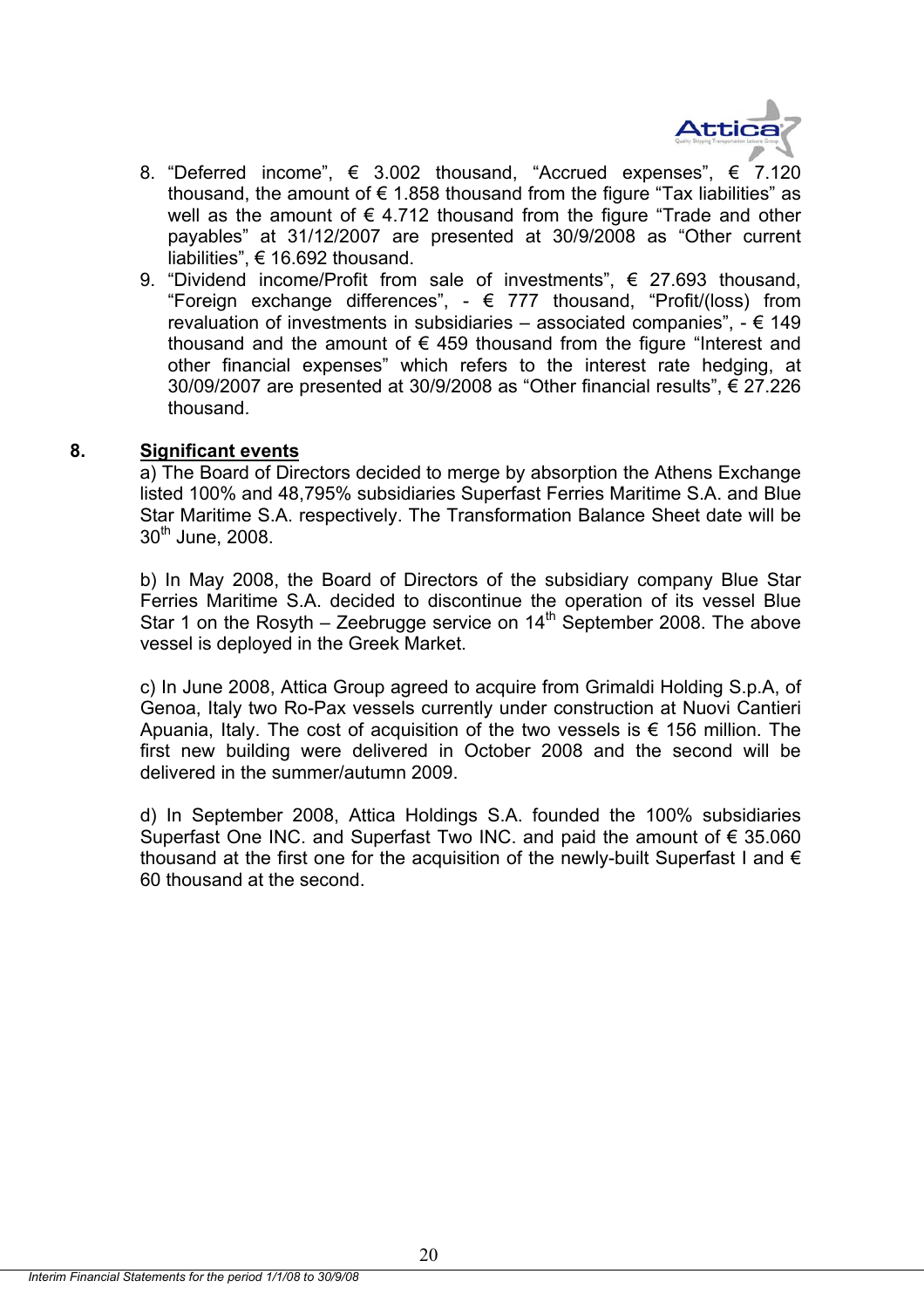

## **9. Events after the Balance Sheet date**

a) On  $13<sup>th</sup>$  October 2008, the newly-built Superfast I was deployed in the Patras – Bari route.

b) On 15<sup>th</sup> October 2008, the Boards of Attica Holdings S.A., Blue Star Maritime S.A. and Superfast Ferries Maritime S.A., approved the draft merger agreement by absorption of Blue Star Maritime S.A. and Superfast Ferries Maritime S.A. by Attica Holdings S.A. Furthermore, the Extraordinary General Assemblies that will approve the merger will take place on 2<sup>nd</sup> December, 2008.

Athens, November 19, 2008

 MANAGING DIRECTOR FINANCIAL **DIRECTOR** DIRECTOR **DIRECTOR** 

PETROS VETTAS SPIROS PASCHALIS NIKOLAOS TAPIRIS